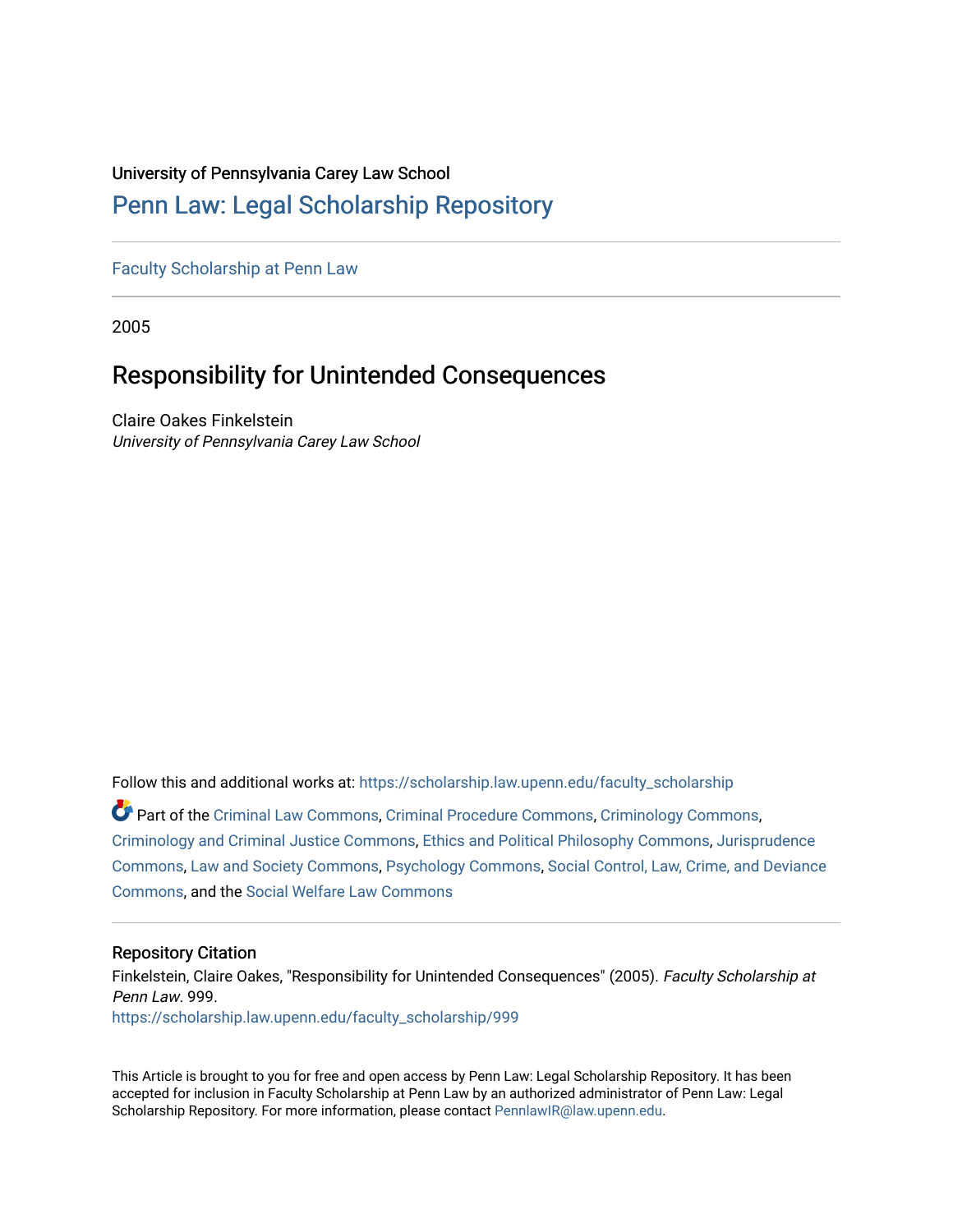## **Responsibility for Unintended Consequences**

Claire Finkelstein[\\*](#page-1-0)

*The appropriateness of imposing criminal liability for negligent conduct has been the subject of debate among criminal law scholars for many years. Ever since H.L.A. Hart's defense of criminal negligence, the prevailing view has favored its use. In this essay, I nevertheless argue against criminal negligence, on the ground that criminal liability should only be imposed where the defendant was aware he was engaging in the prohibited conduct, or where he was aware of risking such conduct or result. My argument relies on the claim that criminal liability should resemble judgments of responsibility in ordinary morality as closely as possible. I argue that responsibility judgments in ordinary morality are based on the agent's having acted intentionally, and that an agent does intentionally what he chooses to do. Because agents choose to bring about those effects of their actions they foresee as reasonably likely to follow from what they do, they are responsible for such effects. They are not responsible for effects they do not foresee, or for effects they deem highly unlikely, and they ought not to be held criminally liable for them either.* 

I.

The purpose of this paper is to revisit an old question, namely whether there should be crimes of *negligence*. The anti-negligence position was most famously articulated by J.W.C. Turner in 1936, in an essay arguing that foresight of criminal harmprovides a necessary condition for criminal liability.<sup>1</sup> Turner's primary argument for this claim was that a system of criminal liability that dispenses with foresight of harm is tantamount to a system of strict liability. This position was commonly accepted among criminal law theorists for many years.<sup>[2](#page-1-2)</sup>

Turner's position, however, was forcefully attacked by H.L.A. Hart, who argued that the idea that negligence is a form of strict liability is based on "a

<span id="page-1-0"></span> <sup>\*</sup> Professor of Law and Philosophy, University of Pennsylvania. I wish to thank Antony Duff, Leo Katz, Andrew Simester, and members of the audience at the 2003 IVR workshop where this paper was originally presented, as well as members of the UCLA Legal Theory Workshop. I owe a particular debt of gratitude to Kurt Baier, David Gauthier, and Michael Thompson for their patient supervision of the original doctoral dissertation, entitled *Ethics and the Intentional*, from which Parts II through V of this paper is drawn. I also benefited from conversations with George Fletcher on the question of criminal negligence.

<span id="page-1-1"></span><sup>1</sup> J.W.C. Turner, *The Mental Element in Crimes at Common Law*, 6 CAMBRIDGE L.J. 32 (1936); *see also* J.W.C. TURNER, THE MODERN APPROACH TO CRIMINAL LAW (1945).

<span id="page-1-2"></span><sup>2</sup> *See* Jerome Hall, *Negligent Behavior Should Be Excluded From Penal Liability*, 63 COLUM. L. REV. 632 (1963).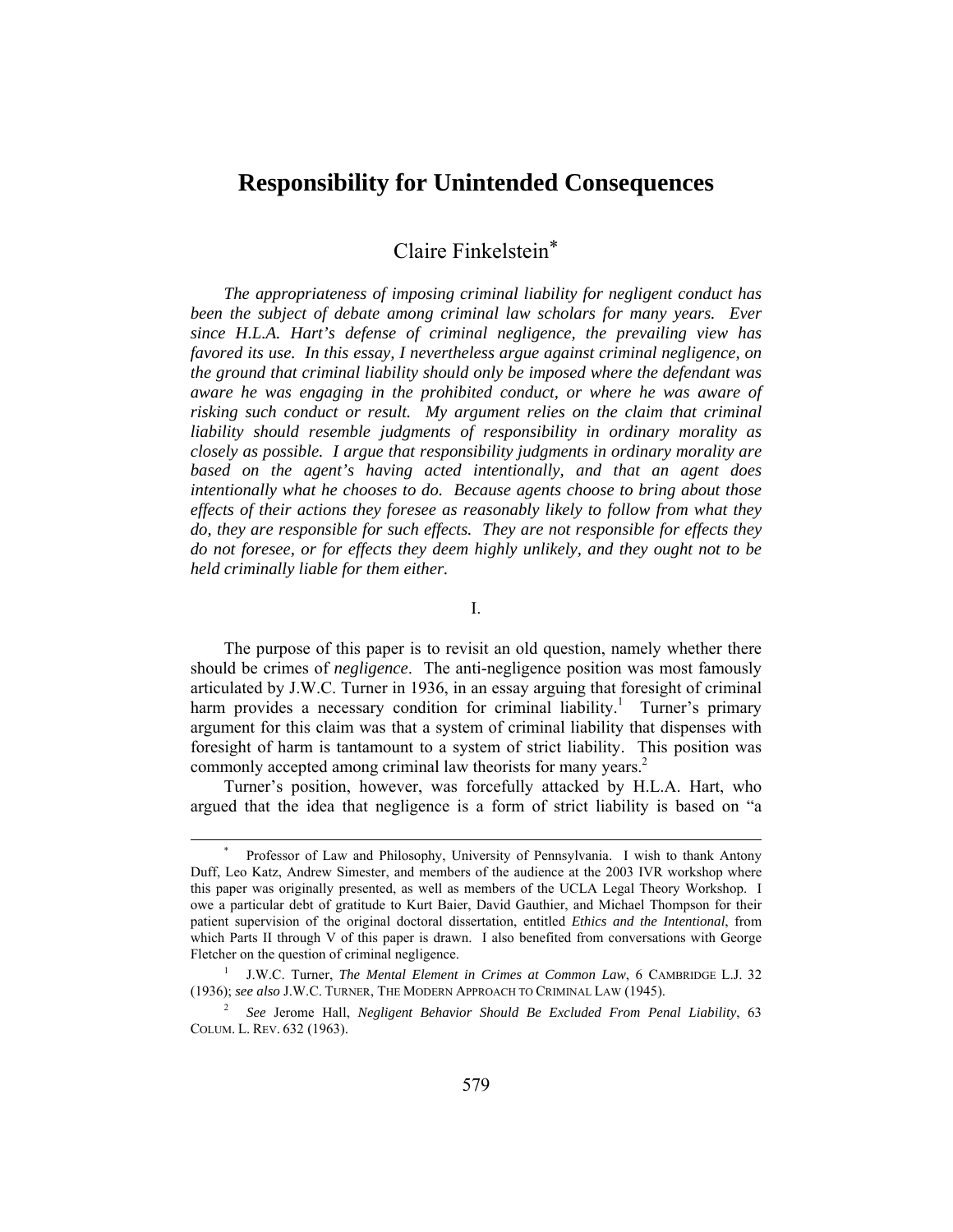mistaken conception both of the way in which mental or 'subjective' elements are involved in human action, and of the reason why we attach the great importance which we do to the principle that liability to criminal punishment should be conditional on the presence of a mental element."[3](#page-2-0) Turner's mistake, Hart claimed, was to see negligence as a state of mind. While he agreed that the mind of the man who acts inadvertently is a blank with respect to something he did negligently, Hart argued that we need not locate the notion of *mens rea* in a defendant's subjective state of mind. Instead he writes, "we can perfectly well both deny that a man may be criminally responsible for 'mere inadvertence' and also deny that he is only responsible if 'he has an idea in his mind of harm to someone."<sup>[4](#page-2-1)</sup> Negligence lies not in the state of a man's mind, but in his failure to live up to an objective standard of conduct.

Imagine a workman mending a roof in a busy town, throwing bricks into the street below him without looking to see if anyone is passing by. According to Hart, Turner would require us to choose between two possibilities: Either the workman has the conscious idea that he might harm someone, in which case he is to blame for any injuries he causes, or he has no such idea, in which case any harm he inflicts is inadvertent. But, argues Hart, the workman "failed to comply with a standard of conduct with which any ordinary reasonable man *could* and *would* have complied: a standard requiring him to take precautions against harm."<sup>[5](#page-2-2)</sup> This entitles us to hold him responsible, despite the fact that he lacked awareness of what he was doing. Hart's central argument is thus that we can account for the "subjective" element of fault in normative terms, by tying the standard of liability to an individual's particular capacities. The workman acts negligently, not merely inadvertently, because he has a duty to take care to avoid injury, and he has the capacity to take such care. As long as the standards to which we hold one another are adjusted to account for the capacities of the defendant, there is no reason to think we have adopted an "objective," or strict standard of liability.

Criminal law theorists have largely sided with Hart's view of the matter, with the result that Turner's position is no longer seriously defended. Most criminal commentators now seem to accept liability for negligence in at least some form.<sup>[6](#page-2-3)</sup> In my view, however, Turner had the better position, even if he lacked compelling arguments for it. There are two reasons for this. First, Hart incorrectly takes Turner's argument to be a blanket attack on objective systems of liability. Hart then counters what he takes to be Turner's point by turning to a standard that takes into account the defendant's own capacities. And Hart is right that a negligence standard tailored to the defendant's capacities would certainly be non-objective in

 $\frac{1}{3}$  H.L.A. HART, PUNISHMENT AND RESPONSIBILITY: ESSAYS IN THE PHILOSOPHY OF LAW 139 (1968).

<span id="page-2-1"></span><span id="page-2-0"></span><sup>4</sup> *Id*. at 147.

<span id="page-2-3"></span><span id="page-2-2"></span><sup>5</sup> *Id.* at 147–48.

<sup>6</sup> *See* George Fletcher, *The Theory of Criminal Negligence: A Comparative Analysis*, 119 U. PA. L. REV. 401, 415 (1971).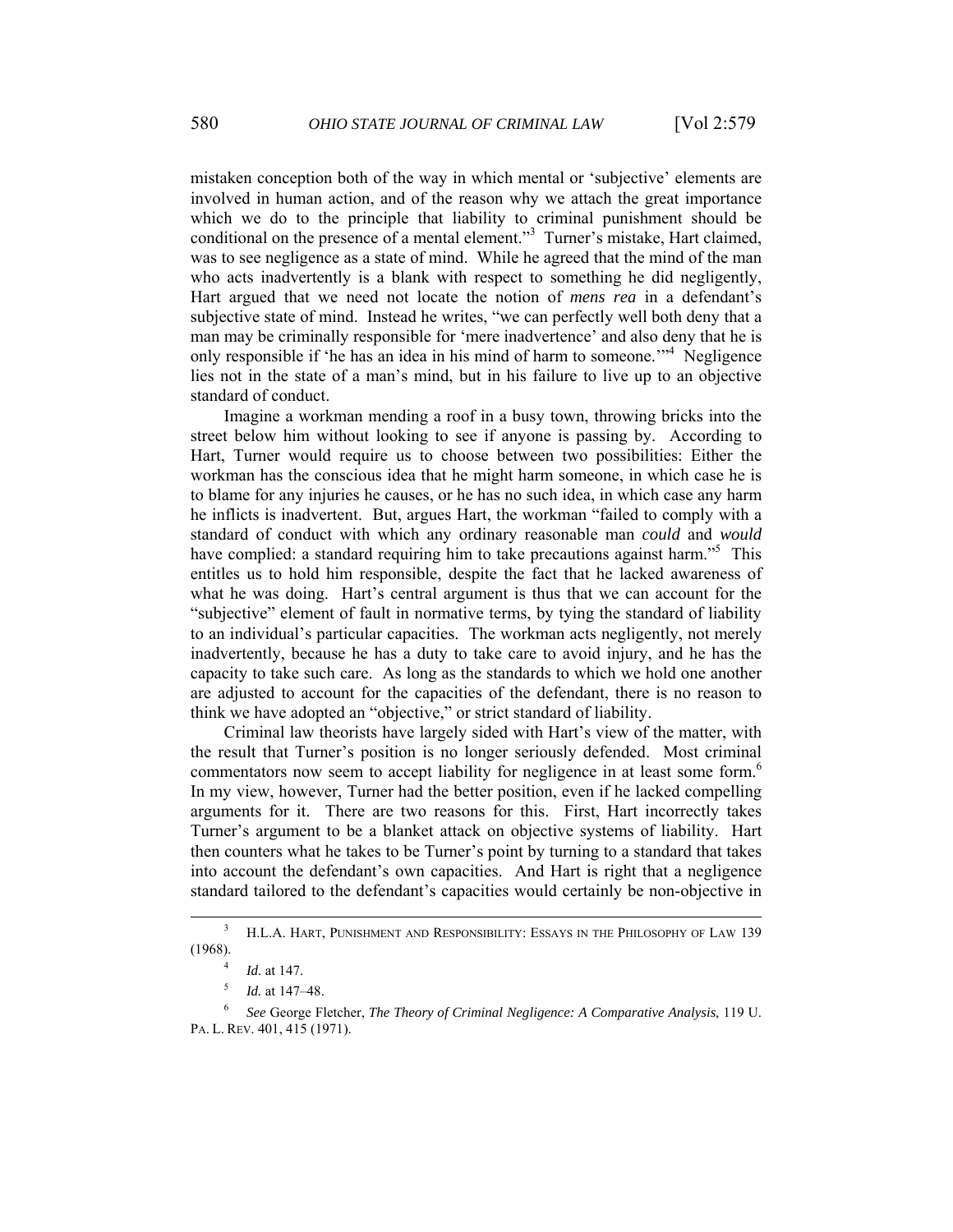the sense of being *individualized*. But *individualized* is not the same as *subjective*. And Turner's argument is not just an attack on objective approaches to liability. It is rather an insistence that a person should not be held criminally liable in the absence of some subjective awareness on his part of what he was doing, under its prohibited description. To answer this challenge by saying that negligent liability is individualized is non-responsive.

Second, and more importantly, Turner's claim that negligent liability is a form of strict liability seems to me to be absolutely correct. It is, moreover, correct for precisely the reason Turner gives, namely that liability in the absence of that subjective element is objectionable because it is liability in the absence of ordinary responsibility. Turner's problem was that he was unable to offer any account of responsibility, and hence he lacked any way of accounting for the relevance of subjectivity to that notion. It is the purpose of the present essay to remedy this deficiency by providing such an account.

In what follows, I approach the question by placing negligent criminal liability in the context of a more general theory of responsibility for action. That is, I assume that the criminal law is simply another form of ordinary, non-criminal responsibility. (I attempt some defense of this claim at the end of the essay, but for the moment will simply assume it.) I then approach the question of negligent responsibility in a roundabout way: I examine another type of responsibility for "unintended" effects, namely cases in which an agent is aware of, but does not intend, the violation of a prohibitory norm. Extrapolating from these cases, I argue that our ordinary responsibility practices are predicated on the notion of choice. As such, they extend only to things agents do with awareness of what they are doing or risking. I conclude that negligence is incompatible with traditional principles of criminal responsibility.

II.

Placing criminal liability in the context of judgments of responsibility in ordinary morality does not make our task easier. For ordinary morality both seems to encompass, and to reject, liability for negligent conduct. We sometimes find ourselves irate with a person for forgetting something important, at the same time that we accept "I simply forgot" as a plea in exoneration. While criminal law theorists have sometimes thought ordinary morality firmly on the side of responsibility for inadvertence, ordinary moral practice is not as clear a guide as might be supposed. For this reason, I shall approach the problem of negligent responsibility by the back door. Instead of considering ordinary moral practices relating to forgetting, inadvertence,<sup>[7](#page-3-0)</sup> and failure to take precautions, I shall begin by considering our moral practices relating to clear cases of responsibility. I shall

<span id="page-3-0"></span> $\overline{7}$  *See id.* at 415 ("In daily conduct, we confidently blame others who fail to advert to significant risks.").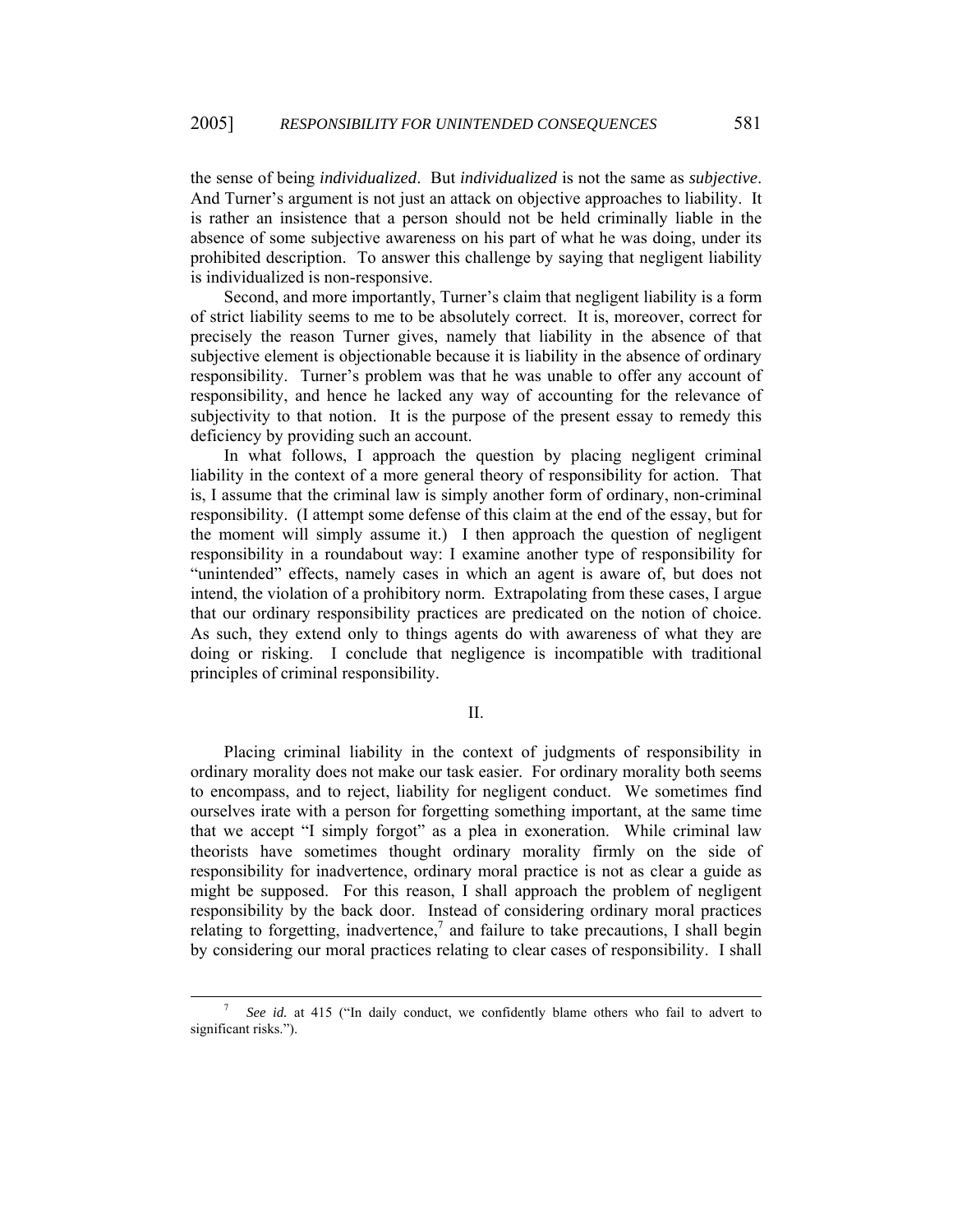then attempt to extrapolate a conception of responsibility from these more ordinary cases, and see what it in turn implies for cases of negligence.

The dominant treatment of responsibility in the philosophical literature sees that notion as a normative one—a judgment made of a human agent for something he did, rendered on moral grounds. Moreover, normally the thing the agent did was bad or reprehensible. Philosophers treat an agent as "morally responsible" for what he is to *blame* for having done. They do not tend to speak of "responsibility" for *praiseworthy* acts.

This way of proceeding may seem peculiar, but many authors on this subject at least tacitly assume it, and some even defend it explicitly. R.J. Wallace, for example, writes that

the question of what it is to be a morally responsible agent should be given what I call a normative interpretation. If we wish to make sense of the idea that there are facts about what it is to be a responsible agent, it is best not to picture such facts as conceptually prior to and independent of our practice of holding people responsible.<sup>[8](#page-4-0)</sup>

Hart had previously defended this position as well. In *The Ascription of Responsibility and Rights*, he wrote: "[S]entences of the form 'He did it' have been traditionally regarded as primarily descriptive whereas their principal function is what I venture to call *ascriptive*, being quite literally to ascribe responsibility for actions."[9](#page-4-1) Responsibility ascriptions are made, he claimed, in accordance with a set of antecedent moral or legal norms. Hart's account in that paper is both *prescriptive* and *conventional*: Responsibility is something that must be assigned, the way people are assigned numbers waiting on line in a bakery, and the form in which responsibility is assigned is a function of social purposes. As Hart wrote, "assigning responsibility in the way we do assign it tends to check crime and encourage virtue," and Hart thought this provides both the explanation and the justification for our assigning responsibility where and how we do.<sup>[10](#page-4-2)</sup>

While Hart later distanced himself from his early work on responsibility, $<sup>11</sup>$  the</sup> ascriptivism of his account remained in other guise, and with it, the problems with that approach. The central problem is that the ascriptive approach leaves us empty-handed when it comes to describing an agent's relation to ordinary, nonmorally charged actions. Smith's playing the piano, on this account, is not something we can lay at Smith's door, assuming he did not play particularly well or badly, since there would be no moral or conventional purpose to making such an

<span id="page-4-0"></span> <sup>8</sup> R.J. WALLACE, RESPONSIBILITY AND THE MORAL SENTIMENTS 1 (1994).

<span id="page-4-1"></span><sup>9</sup> H.L.A. Hart, *The Ascription of Responsibility and Rights*, *in* LOGIC AND LANGUAGE 151 (Antony Flew ed., 1965).

*Id.* at 173. This aspect of Hart's view remained central to his writing in later years, and to his famous claim that what he called the General Justifying Aim of Punishment is a utilitarian one.

<span id="page-4-3"></span><span id="page-4-2"></span><sup>11</sup> *See* HART, *supra* note 3, at 145.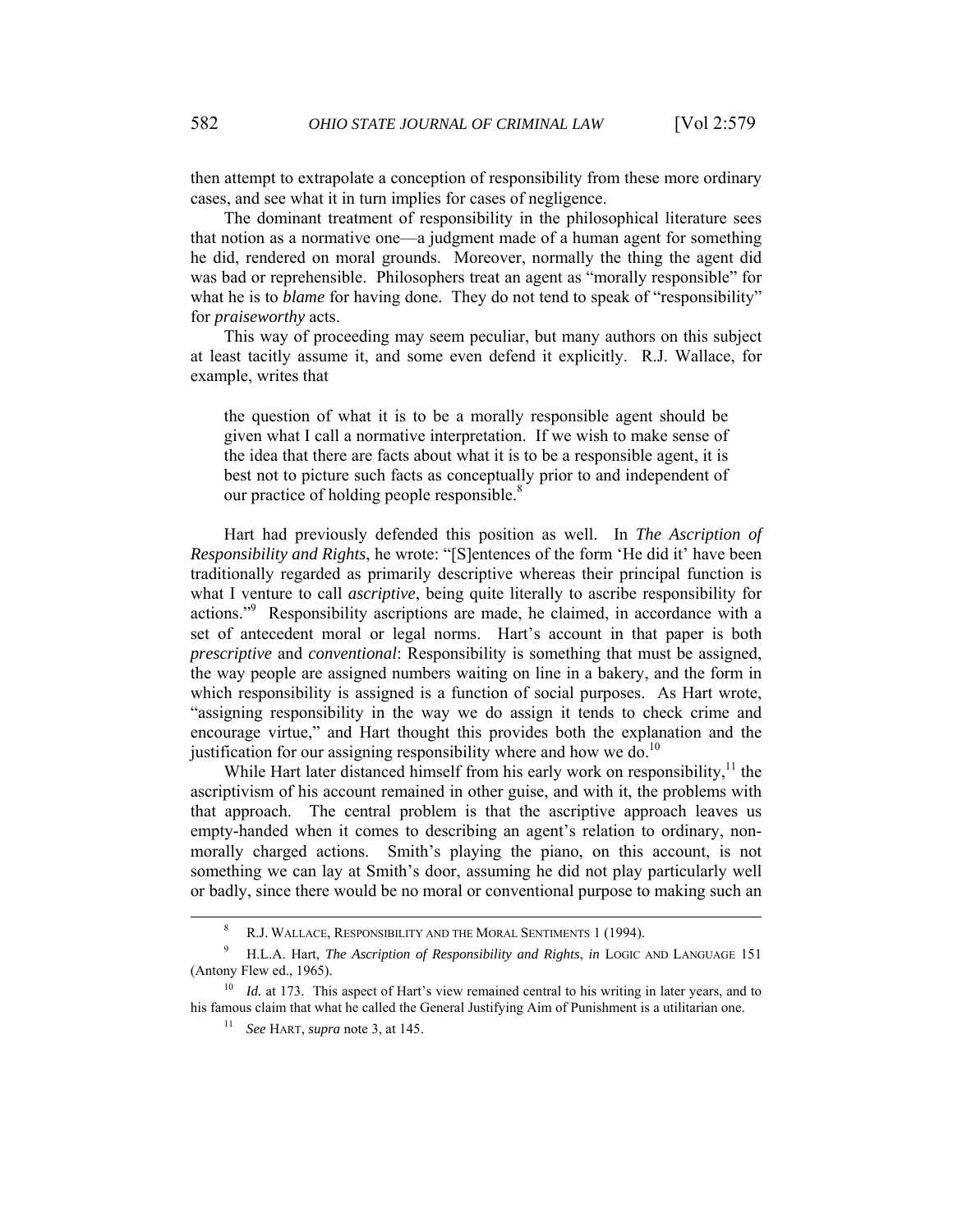assignment. But we would say that Smith is responsible for injuring the child, if he hit him, or for breaking the window, if he threw a baseball through it, since judging him thus fits with some normative purpose we have in mind. It is odd, however, to think of playing the piano as fundamentally different from hitting the child or breaking the window. We most naturally think of agents as equally responsible in all three cases.

What we require from a notion of responsibility is a way of capturing an agent's relation to ordinary things he does, without yet considering whether those actions are morally significant.<sup>12</sup> Thus Smith is the agent of, or is responsible for, playing the piano, tying his shoelaces, combing his hair, and sipping his coffee. Moreover, he is responsible for these things in a way that he is not responsible for tripping over the rug, spilling his coffee, and kicking his leg when the doctor tests his reflexes. What we want, in other words, is a way of capturing an agent's relation to things he does *qua rational agent*, since these are things for which it makes sense to raise questions of praise or blame. We require, in short, a descriptive conception of responsibility.

In criminal law theory, the persistent application of a normative conception of responsibility has had certain infelicitous results. First, the normative approach makes it difficult to make sense of certain justifications and excuses. What should we say, for example, about the person who robs the bank under duress, if we think the pressure he was under provides him with a good excuse? Most naturally, we would say he is responsible for robbing the bank, since he did so intentionally, but that we do not blame him for it because he did it for a good reason. That is, we distinguish his *prima facie* responsibility for robbing the bank from his *ultimate*  blameworthiness for it, and find a basis for withholding criminal punishment based on the latter. On a normative conception of responsibility, however, we must say he is not *responsible* for robbing the bank. Not surprisingly, this is precisely how Hart treats such cases: He says that the fact that someone did something "accidentally," "inadvertently," "by mistake," or "while insane" has the same effect as his acting in self-defense or under duress, in that both sorts of defense defeat prima facie responsibility.

The question regarding negligence arises at the level of the prima facie case: Is a person who brings about harm inadvertently responsible for it, in the descriptive sense? Hart says that a person can be responsible for things he does negligently because we can blame him for failing to live up to a normative standard of which he was capable. But this approach confuses responsibility with blameworthiness. We cannot ask about a person's normative failings until we examine whether he is responsible in a descriptive sense. Our question is thus whether people are responsible for what they do inadvertently, such that they might sometimes be blamed for failing to live up to a certain normative standard.

<span id="page-5-0"></span> $12$  I mean here to be focusing on responsibility for "things done," as opposed to what we might call "capacity responsibility," namely the set of capacities that characterize normal adults.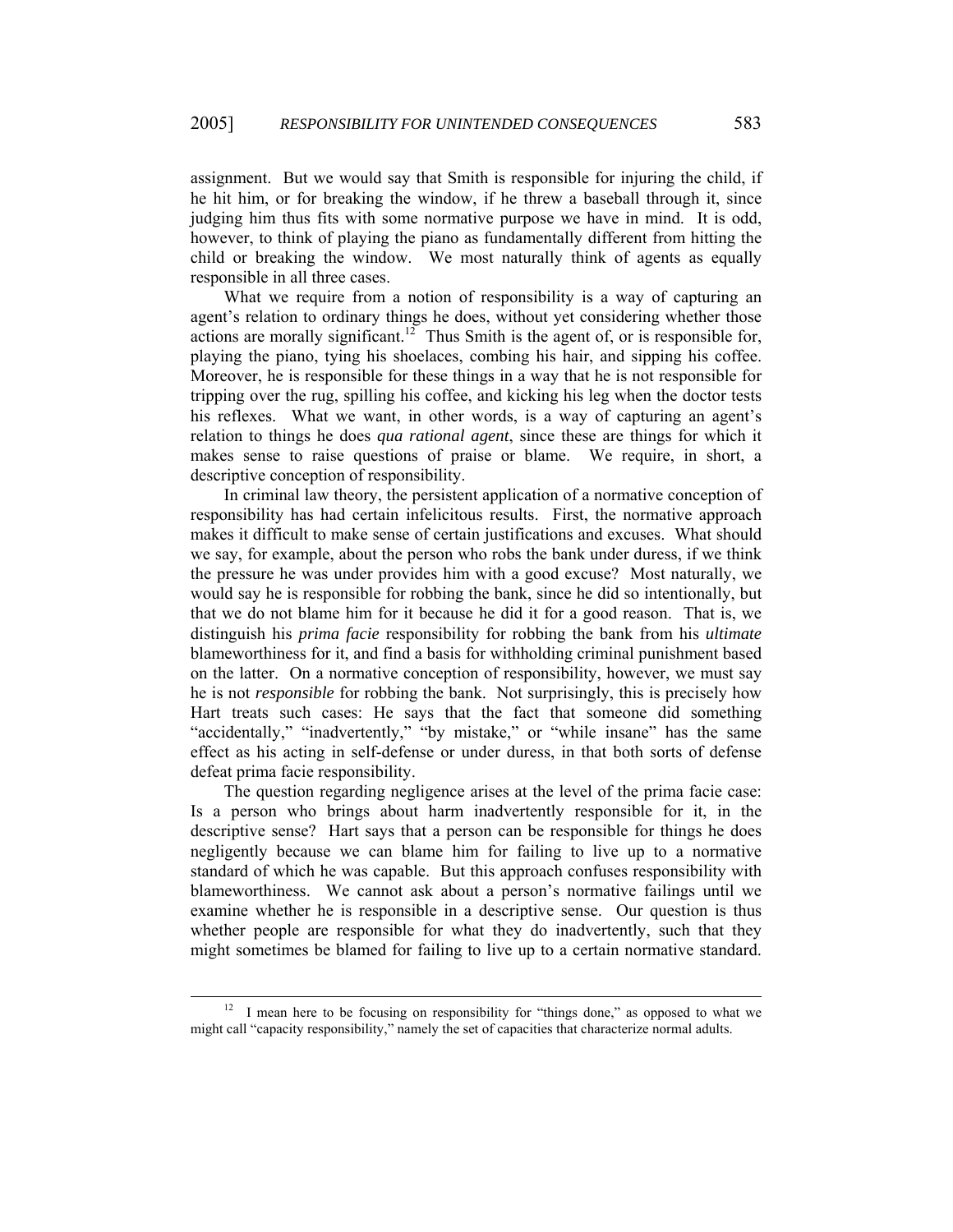This will require us to investigate more thoroughly the nature of the descriptive notion of responsibility for which I have been arguing. We turn to this below.

A second drawback of the normative approach to responsibility is that it will require divergent accounts of responsibility for moral and legal judgments. Since moral and legal criteria for normative judgments diverge, the relevant accounts of agency will also diverge if that notion is already infused with judgments of blameworthiness. But it seems reasonable to suppose that the conditions of responsibility themselves should be invariant as between moral and legal responsibility, and that what differs between the two is just the particular normative system one brings to bear on the responsible agent's conduct. Moral and legal responsibility should have a *common denominator*, and it is this that the normative approach to responsibility cannot capture. The task of the next section will be to articulate an account of a descriptive notion of responsibility that might serve as this common denominator.

### III.

What is the feature that best characterizes things human agents do in their capacity as rational animals? The usual philosophical answer is that human beings act as rational animals insofar as they act according to an end. Human reason is thus fundamentally teleological, and human behavior is characteristically rational insofar as it is motivated in this way. The notion of responsibility we have been discussing is both characteristically human and intrinsically related to the idea of action. A natural thought to have about the notion of responsibility we have identified, then, is that it can be accounted for in teleological terms.

We may find confirmation for this approach in the traditional philosophical analysis of the notion of "intentional action." According to the Standard Account, a person acts intentionally just in case he acts *for a reason*, where *acting for a reason* implies that he acts for the sake of something he wants or is trying to get. The Standard Account can be summarized with the following two theses:

**Thesis (1)**: Someone does something intentionally if (and only if) he does it for a reason.

**Thesis (2)**: Someone does something for a reason if (and only if) he does it for the sake of something he wanted or was trying to get.

We might then attempt to combine the Standard Account with a thesis about responsibility:

**Thesis (3)**: Someone is responsible for something he did if (and only if) he did it intentionally.<sup>13</sup>

<span id="page-6-0"></span> <sup>13</sup> J.L. Mackie calls a closely related principle the "straight rule" of responsibility. J.L.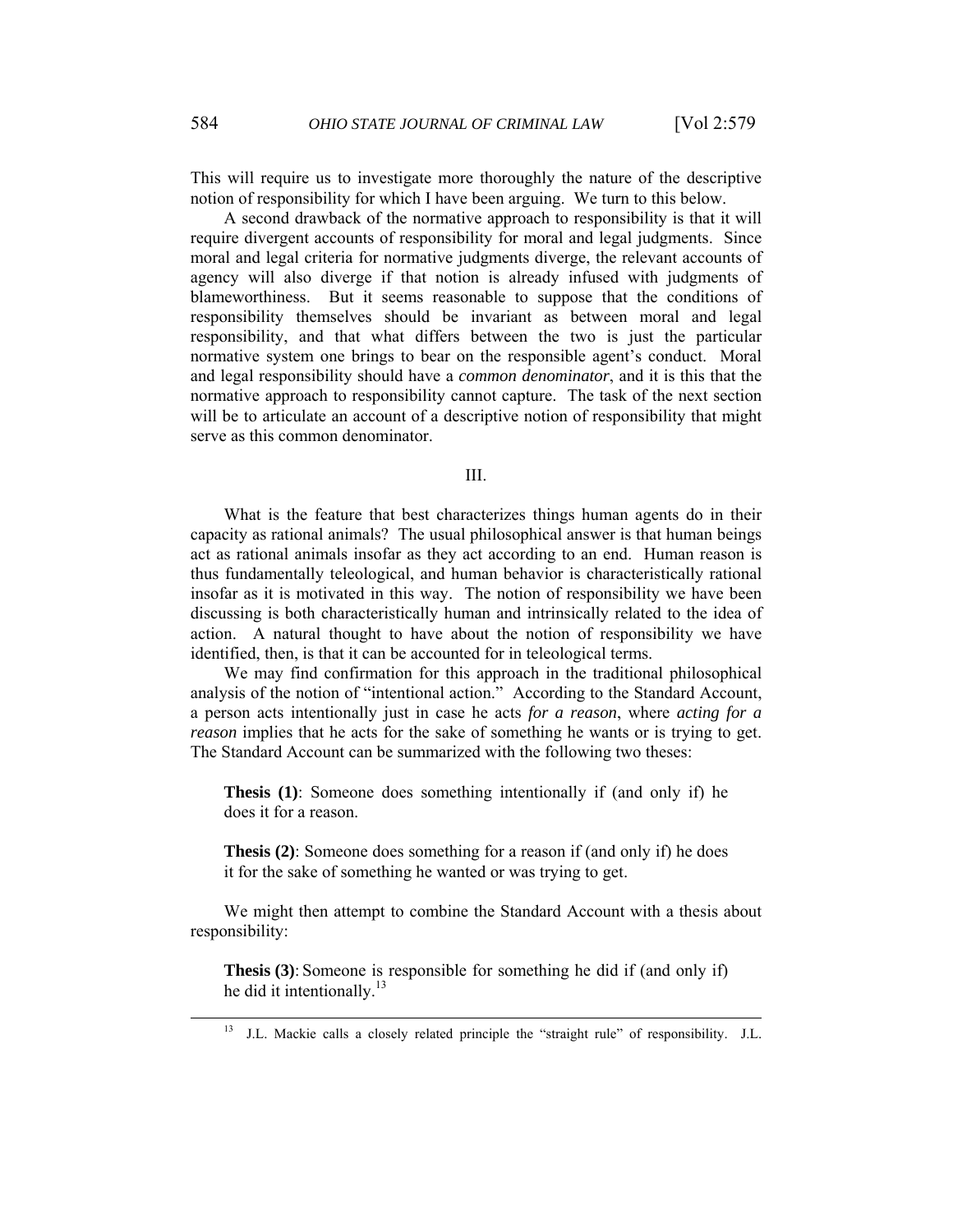In combination with the Standard Account of intentional action, Thesis (3) would define the ambit of responsibility as those things an agent does for the sake of something he wants.

*If* all three of the above theses were correct, we would have to conclude that agents are not responsible for things they do unintentionally. But it will be immediately apparent that we cannot reason in this way, since there are at least some cases of things agents do unintentionally for which we *cannot* deny responsibility. Considering such cases will make clear that at least one of Theses (1) through (3) must be false.

Consider this case. A seller of goods is about to ship some heavily insured cargo aboard a passenger plane, when the buyer cancels his order for the goods. Faced with the prospect of imminent financial ruin, the seller formulates a plan to destroy the plane: plant a bomb to explode mid-flight and collect the insurance on the goods. He regrets that the passengers will almost certainly die in the process, but he is not dissuaded. He executes his plan, and as expected the cargo is destroyed, and no one survives. Call this case "Insurance Bomber."

Unlike where examples of negligence are concerned, we cannot simply abandon the claim that the insurance bomber is responsible for the deaths for the passengers, given that he is fully aware his actions will result in their deaths. Indeed, Insurance Bomber is a paradigmatic case of responsibility for evil, since truly reprehensible conduct often stems more from indifference and selfishness than from directed malevolence. But it should be clear that we cannot say the insurance bomber is responsible for the deaths of the passengers at the same time that we maintain Theses (1) through (3). For Thesis (3) implies that if the bomber is responsible for killing the passengers, he must have killed them intentionally. But according to the Standard Account (Theses (1) and (2) together), he did not kill them intentionally because he did not kill them *for a reason*. We must therefore choose between rejecting the Standard Account and rejecting the thesis that connects responsibility with what an agent does intentionally (Thesis 3).

The obvious solution might seem to be to reject Thesis (3). And the instances in ordinary morality in which we *do* appear to blame agents for causing harm unintentionally weigh on the side of this solution. Cases like Insurance Bomber, we might be tempted to argue, show conclusively that we *do* hold agents responsible for things they do unintentionally. And while this does not mean that we hold them responsible for all unintentional harm they cause, there is no reason in principle to reject responsibility for unintentional harm in cases in which ordinary morality seems to support such ascriptions of responsibility. There is thus no reason in principle to reject the blameworthiness of negligent conduct in

l

MACKIE, ETHICS: INVENTING RIGHT AND WRONG 208 (1977). Mackie identifies the straight rule as the rule that "an agent is responsible for all and only his intentional actions." Thesis (3) talks about something someone did, rather than about actions, in order to include intentional omissions within its scope.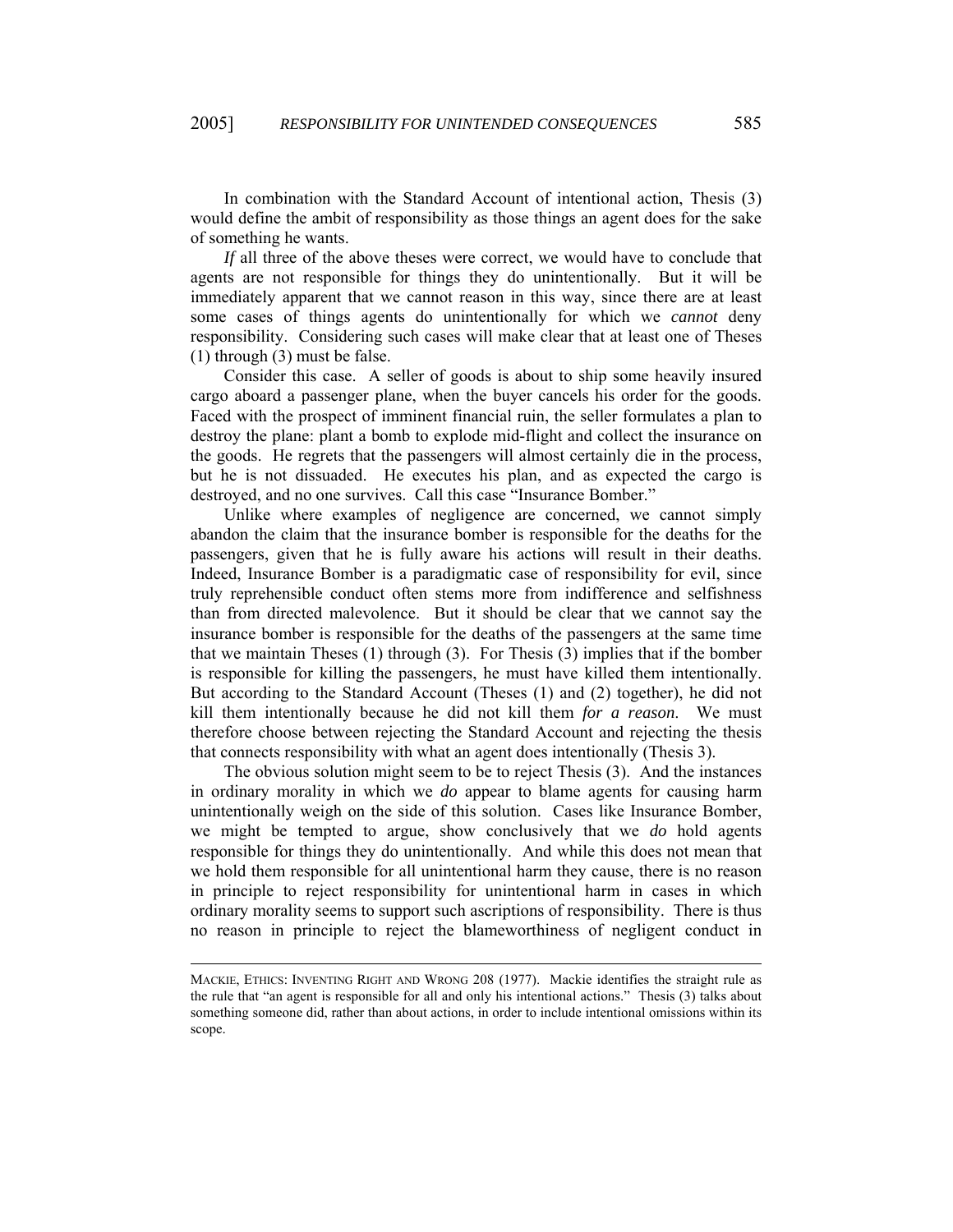ordinary morality, and so no reason to reject the use of negligent liability in the criminal law.

Proponents of the Standard Account might argue in this way. Indeed, Jennifer Hornsby has argued vigorously that one should not expect the theory of action to "deliver the goods" for the criminal lawyer. On the one hand, the notion of intentional action is entirely a psychological one. She writes: "whether someone did something intentionally is, in a certain sense, a question about her . . . . [I]t is to her states of mind that we need to advert in order to settle the question."<sup>14</sup> But the question of responsibility is a normative one. There is thus no reason to suppose that the former concept would provide a basis for making ascriptions of the latter sort. Thesis (3) is confused, she would say, in seeking to connect the concept of intentional action with judgments of responsibility. Intentional action, like intention, tracks reasons for acting. But ascriptions of responsibility are entirely a matter of the norms to which we subscribe. Hornsby's view of intentional action would fit well with Hart's ascriptive account of responsibility.

I nevertheless believe this quick and straightforward solution to our problem mistaken, for at least two reasons. First is a point in ordinary language concerning the adverb "intentionally." It seems perfectly appropriate to say that the person who knocks over the vase through inadvertence does not knock it over intentionally. This is even so when the consequences are grave, such as the tragic case of the person who runs his own child over when backing down a driveway. If the agent was not aware of any risk that his child was behind him, then even if he *should* have been aware of a risk, we do not say he ran over his child "intentionally." But it would be exceedingly odd to say that the bomber did not kill the passengers intentionally. It is much less odd to say that he did not *intend* to kill them. And this indicates a curious feature about the family of concepts surrounding intention and intentional action: What a person does, *intending* to do it, may identify a narrower class than what a person does *intentionally*. The bomber, for example, did not intend to kill the passengers. But it seems quite natural to say he killed them intentionally.

Now the fact that more things are done intentionally (under a given description) than are done with an intention is not, by itself, an argument for retaining Thesis (3). But it does make it *possible* to retain Thesis (3), even if the reach of responsibility is broader than the class of things people do with an intention. And if the observation from ordinary language we made is correct, then there is reason to draw out the concept of what is done intentionally in precisely the way that is required: We can make the concept of intentional action as broad as the concept of responsibility. If we have a way of making this broader notion of intentional action philosophically respectable, we would have found a way of making Thesis (3) philosophically respectable as well.

<span id="page-8-0"></span> <sup>14</sup> Jennifer Hornsby, *On What's Intentionally Done*, *in* ACTION AND VALUE IN CRIMINAL LAW 55, 66 (Stephen Shute et al. eds., 1993).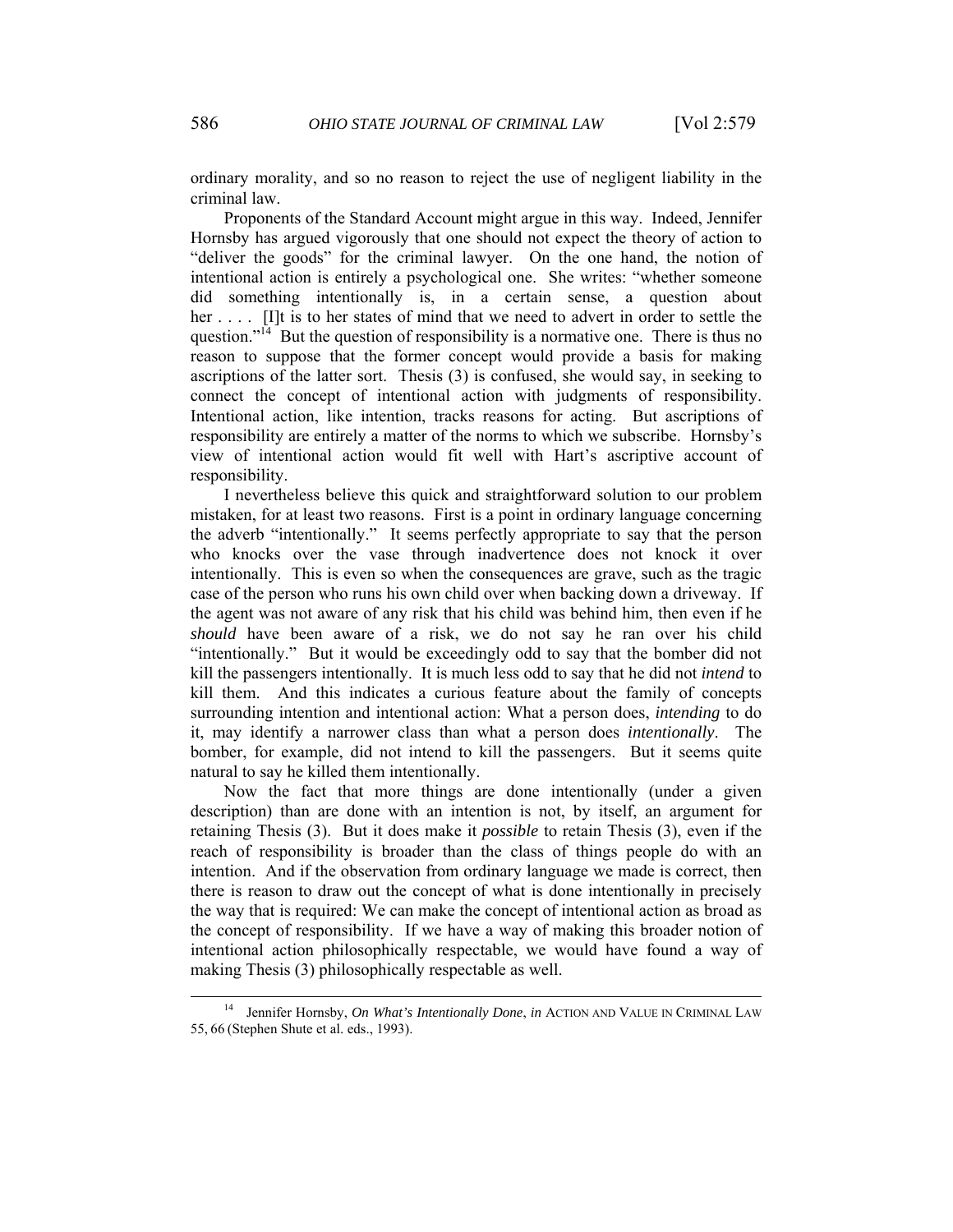The second problem with the above argument for the elimination of Thesis (3) is that there is some independent reason to think Thesis (3) correct. In particular, cases like Insurance Bomber support the idea of a linkage between intentional action and responsibility. There is a felt connection between responsibility and what is done intentionally that is lacking in the relation between responsibility and what is done with an intention. Imagine how outrageous it would be for the bomber to say, "Yes, I admit I killed the passengers intentionally, since I knew that they would die. But I am not responsible for killing them, since I didn't intend to do so." Rather, the fact that he killed them intentionally seems to carry with it the idea that he is responsible for killing them. And conversely, it would be only a little less odd for someone to deny that he did something intentionally, but not regard that as mitigating his responsibility. The person who says, "I didn't do it intentionally" seems to be making a plea for exoneration. He seems to be offering his hearers a reason why they should not blame him for something he did.

To some, the idea of a connection between judgments of intentional agency and judgments of responsibility seems quite obvious. Indeed, some philosophers have claimed that the concepts bear an analytic relationship to one another. R. A. Duff, for example, writes that "[a]scriptions of intentional agency are, as a matter of meaning, ascriptions of responsibility.["15](#page-9-0) If this intuitive connection between responsibility and intentional action is correct, we have particular incentive to try to cash out the latter notion in a way that will provide an appropriate foundation for judgments of responsibility. As we shall see, this would supply quite a different solution to our problem than rejecting Thesis (3), which seemed at first most appealing. Instead of rejecting Thesis (3), we would be required to reject either Thesis (1) or Thesis (2). Let us consider these possibilities in turn.

The solution that rejects Thesis (1) would preserve the view that acting for a reason is acting for the sake of an end. It would also retain the connection between responsibility and what an agent does intentionally. But it would reject the connection between what an agent does intentionally and what he does for a reason, and along with it, the standard association between what an agent does intentionally and what he intended to do. Acting with an intention, on this view, is associated with acting for a reason, while what an agent does intentionally would be linked to the broader category of responsible agency. Reason thus sides with the narrower concept of intention, rather than the broader concept of responsibility. According to this solution, then, the insurance bomber killed the passengers intentionally, and he is responsible for having done so, but he did not intend to kill them, since he did not kill them for a reason.

Michael Bratman favors this solution. He rejects what he calls the "Simple View," according to which it follows from the fact that someone did something intentionally that he intended to do it. Thus consider the person who knowingly scratches a car next to him when pulling into a tight parking space. The Simple View would say that if he intentionally scratched the car, he must have intended to

<span id="page-9-0"></span>R.A. DUFF, INTENTION, AGENCY & CRIMINAL LIABILITY 77 (1990).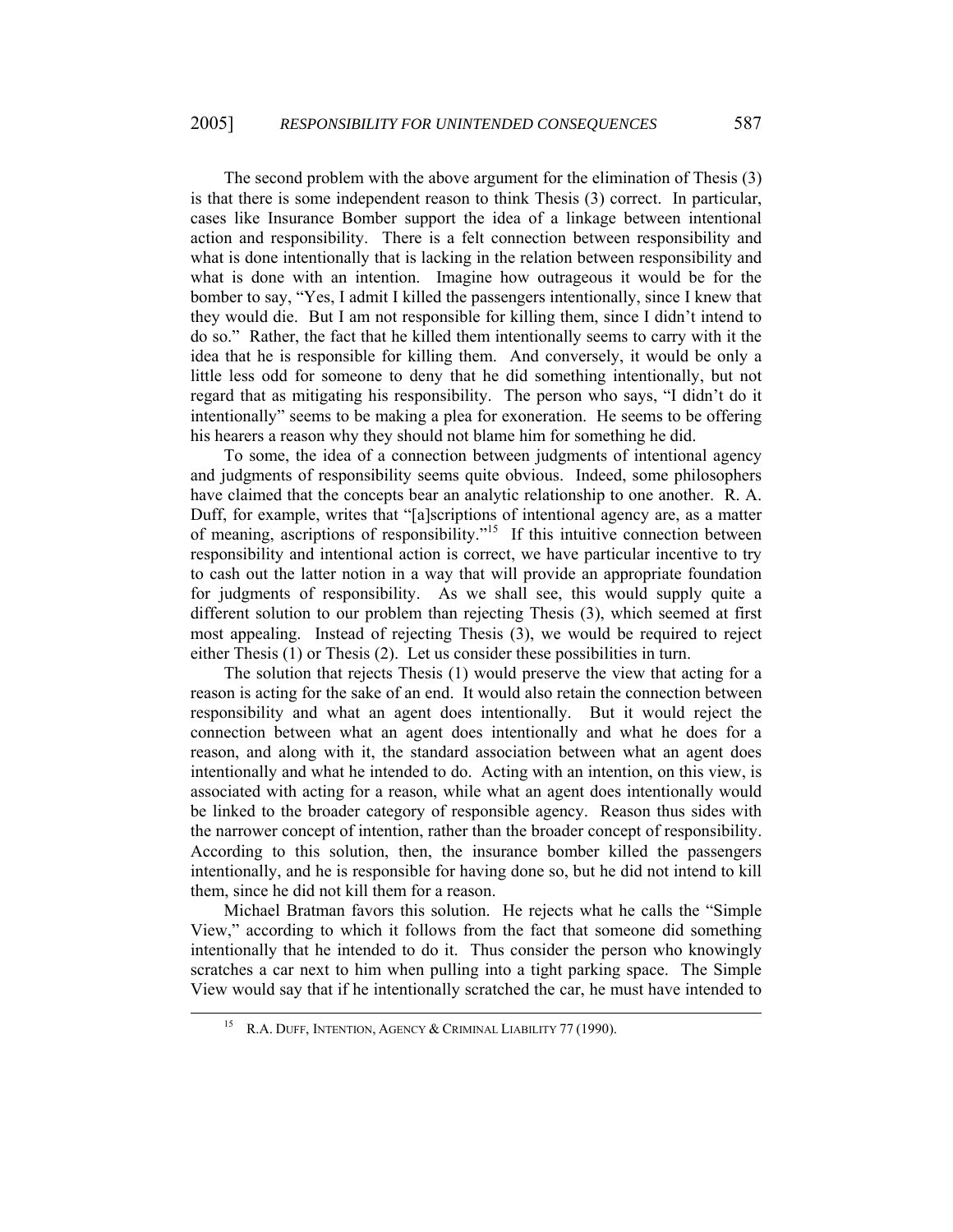scratch it. But since the driver did not intend to scratch the car, given that he did not *try* to scratch it, we cannot say he scratched it intentionally.<sup>16</sup> But Bratman thinks it is possible to do something intentionally without having intended to do it. The driver intentionally scratched the car, despite the fact that he never intended to scratch it. Bratman does not claim that *all* foreseen side effects of one's intentional actions are intentional. Only those effects that lie within the "motivational potential" of one's action should be thought of as done intentionally,  $17$  meaning that a person must have consciously adverted to and actually deliberated on an effect for it to count as something done intentionally. There is no reason to think that I intentionally wear down the soles of my shoes when I run a marathon in the normal course of events, even if I am aware of wearing them down. But if there is some reason why I particularly attend to that effect of my action, such as that my shoes are a family heirloom, then it makes sense to say I wear them down intentionally, despite the fact that I do not intend to wear them down. Such cases falsify the Simple View.

Someone who rejects the Simple View must reject the Standard Account as well: Theses (1) and (2) in combination commit one to the position that doing something intentionally entails that one intended to do it, assuming we treat acting with an intention as a species of acting for the sake of an end. So Bratman must reject either Thesis (1) or Thesis (2). Which of the two theses does he in fact reject? Bratman accepts the standard, instrumental approach to practical reason, according to which an agent acts rationally insofar as he acts in pursuit of something he wants. His argument for rejecting the Simple View is limited to the notion of intentional action, and he otherwise aligns *acting with an intention* with what an agent does *for a reason*. His central claim is that the usual account of practical reason fails to accord sufficient weight to planning activity. Plans give us reasons to do things, in a way that allows rational agents to avoid having to go back each time to their background reasons in order to decide what to do. But plans, like intentions, are teleological: an agent who acts on a plan acts for the sake of an end. As Bratman explains, plans are "intentions writ large."[18](#page-10-2) By expanding rational agency to include planning, Bratman is not fundamentally challenging the teleological structure of instrumental rationality. His rejection of the Simple View is thus an implicit rejection of Thesis (1).

For the driver pulling into the tight parking spot, Bratman says, scratching the adjacent car is part of his overall plan for parking his car.<sup>19</sup> Its being part of his plan makes it intentional, but it does not make it something done for a reason, since scratching the car is not a *means* to parking the car. On both the standard conception and the planning conception of agency, the driver has no *independent*

<span id="page-10-0"></span> <sup>16</sup> MICHAEL E. BRATMAN, INTENTIONS, PLANS AND PRACTICAL REASONS, ch. 8 (1987).

<span id="page-10-1"></span><sup>17</sup> *Id.* at 124–26. For a variation on this theme, see DUFF, *supra* note 15, ch. 4.

<span id="page-10-2"></span><sup>18</sup> BRATMAN, *supra* note 16, at 29.

<span id="page-10-3"></span><sup>19</sup> *Id.* at 29.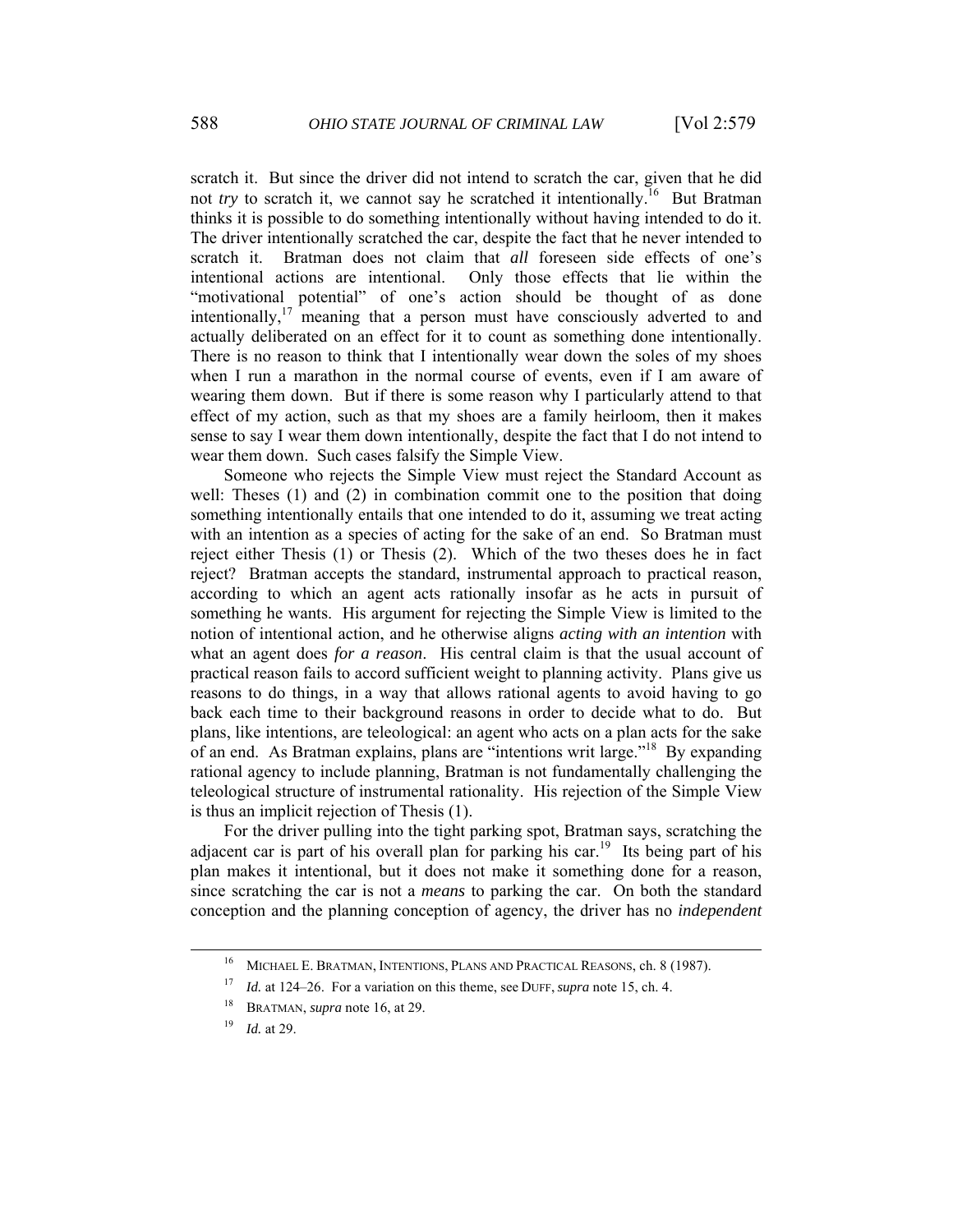reason to scratch the car—independent of his plan for parking his car. And if he has no *independent* reason for scratching the car, he has no reason for scratching it, Bratman says.

But someone might argue for a different understanding of such cases. Why does the fact that the driver has no *independent* reason to scratch the adjacent car mean he has no reason? Why doesn't the fact that he has a reason for adopting the plan of which scratching the car is a part give him a reason to scratch it? True, if he pulled into the space without scratching it, he would not have a reason to back up and try again, this time cutting it closer so as to ensure a scratch. But it is not clear why *independence* is a necessary condition for something to count as a reason. Another feature of reasons is that they provide explanations for people's actions. Here, the fact that the driver wanted to pull into the parking spot does explain *why* he scratched the car. I shall explore this thought in greater detail in the next Part. I mention it now only to suggest that if plausible, it would provide us with a way of making sense of Bratman's claim that the driver scratches the car intentionally—namely that he does so *for a reason*.

The problem with accounts that reject Thesis (1) is that it is not of any obvious benefit to be able to say that an agent did something intentionally if that notion is not one we can relate to the rational-explanatory principle on which he acts. The intuition that agents are responsible for what they do intentionally presumably stems from an intuitive link between an agent's doing something intentionally and his reasons for acting. Judgments of responsibility bear a special relation to rational agency to the extent they bear on an agent's reasons for acting. To misappropriate a thought from Elizabeth Anscombe, the realm of responsibility is the realm of things to which a certain sense of the *Why?* question has application, where that question calls for the agent's reason for doing what he did.[20](#page-11-0) But if we reject the connection between intentional action and reasons for acting, we cannot say that a person who acts intentionally must be able to explain what he did in terms of his reasons for acting.

Let us call an account of responsibility that connects what an agent is responsible for with what he does for a reason an "internalist" account. And let us call any account that denies this connection "externalist." The view that consists in rejecting Thesis (1) and retaining Theses (2) and (3) is externalist, since the category of what an agent does intentionally is broader than the category of what is done for a reason. What I have in effect suggested is that we may have grounds for preferring an internalist to an externalist account, insofar as judgments of responsibility are most intelligible to us if they connect with reasons for acting. Let us consider what an internalist account, namely an account that rejects Thesis (2) and retains Theses (1) and (3), might look like.

<span id="page-11-0"></span>ELIZABETH ANSCOMBE, INTENTION § 5 (1957).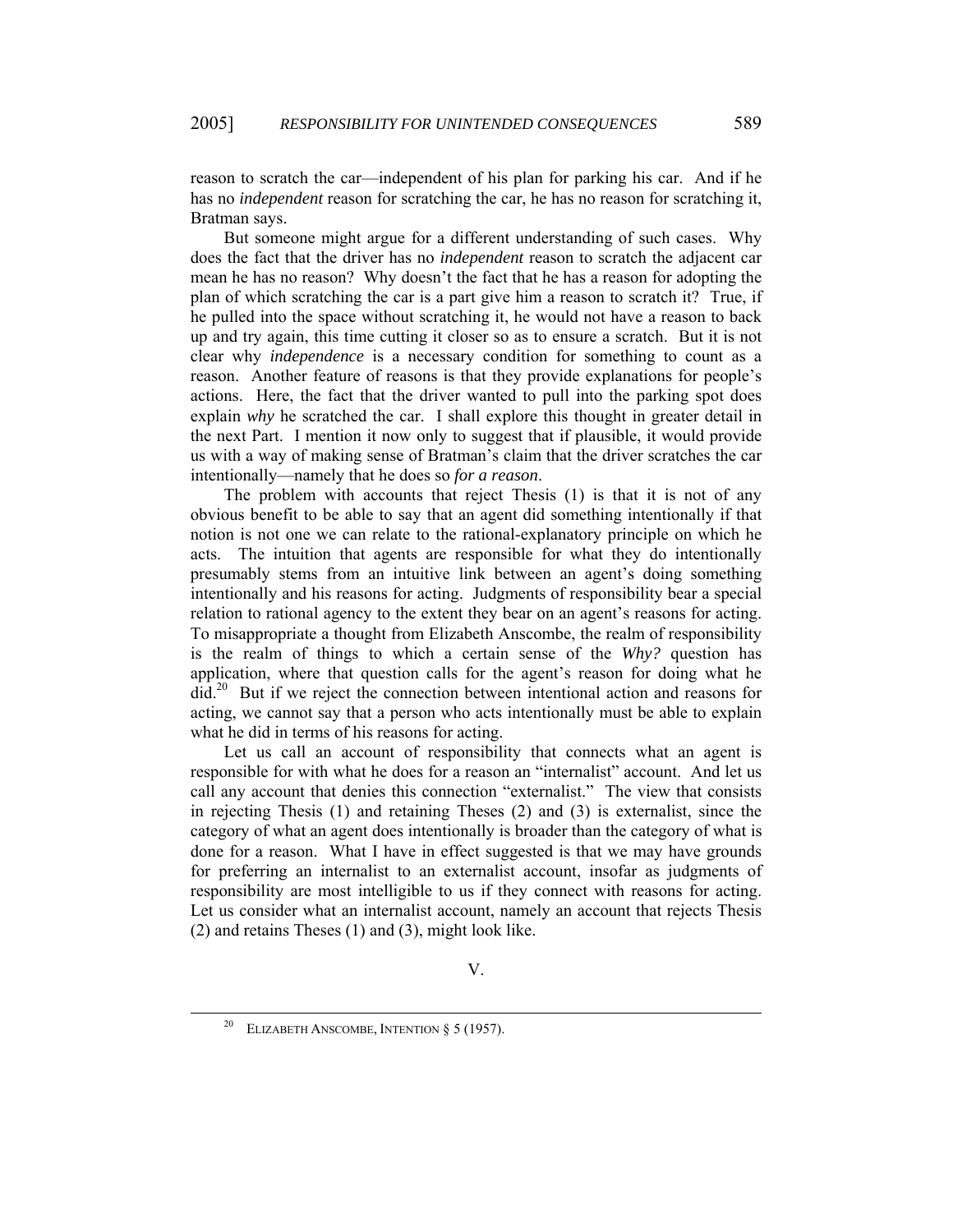Insurance Bomber demonstrated a tension between our intuitions about responsibility and our intuitions about intentional action. We have considered two possible solutions thus far. The first is the Standard Account of intentional action, according to which the notion of responsibility should have nothing to do with our underlying account of intentional action. The second solution would distinguish what a person does with an intention from what he does intentionally, as a way of allowing judgments of responsibility to connect with the latter notion. But it would restrict the category of things people do for reasons to that which they intended to do, and would articulate the category of intentional action in a way that is distinct from reasons for acting.

We will now consider a third solution. This solution preserves the connections between what an agent does intentionally and responsibility, as well as between what an agent does intentionally and what he does for a reason. Its account of responsibility is "internalist," insofar as it ties judgments of responsibility to reasons for acting. But it abandons the claim that acting for a reason is limited to acting for the sake of an end. Like the second solution we considered, this solution uncouples doing something intentionally from doing something with an intention: What is done with an intention is still understood in terms of the "for the sake of" relation, while what is done intentionally is accounted for in terms of some broader view of acting for a reason.

The difficulty for this account lies in offering an acceptable alternative to the "for the sake of" requirement Thesis (2) imposes. Reasons for acting have long been thought of in teleological terms—the reason *for* which something is done is the reason for the sake of which it is done. If we wish to say the insurance bomber kills the passengers for a reason, we will have to offer an account of what it is to do something for a reason which does not require reason *for the sake of which*, since the insurance bomber does not kill the passengers for the sake of anything.

<span id="page-12-0"></span>The insurance bomber's reason for blowing up the plane is *to get the insurance money on the cargo*. If asked *why* he blew up the plane, his answer, if truthful, would mention this reason. The claim of those who adhere to the Standard Account is that unlike blowing up the plane, the insurance bomber has no reason for killing the passengers. As Anscombe suggests, the *Why?* question in this case is "refused application."<sup>21</sup> But as we already briefly saw in discussing Michael Bratman's view, perhaps this is incorrect. Suppose we were to ask the insurance bomber *why* he killed the passengers. Although he cannot answer with "in order to get the insurance money," he might respond by saying "Well, I wanted the insurance money, and to get it I had to blow up the plane and kill the passengers." Compare this *Why?* question with a question about something else the insurance bomber might have done, namely *run the insurance company out of business by creating such a large claim*. Assuming he was unaware that destroying the cargo would have this effect, the question *why* he ran the insurance company out of business would truly be "refused application." Unlike his answer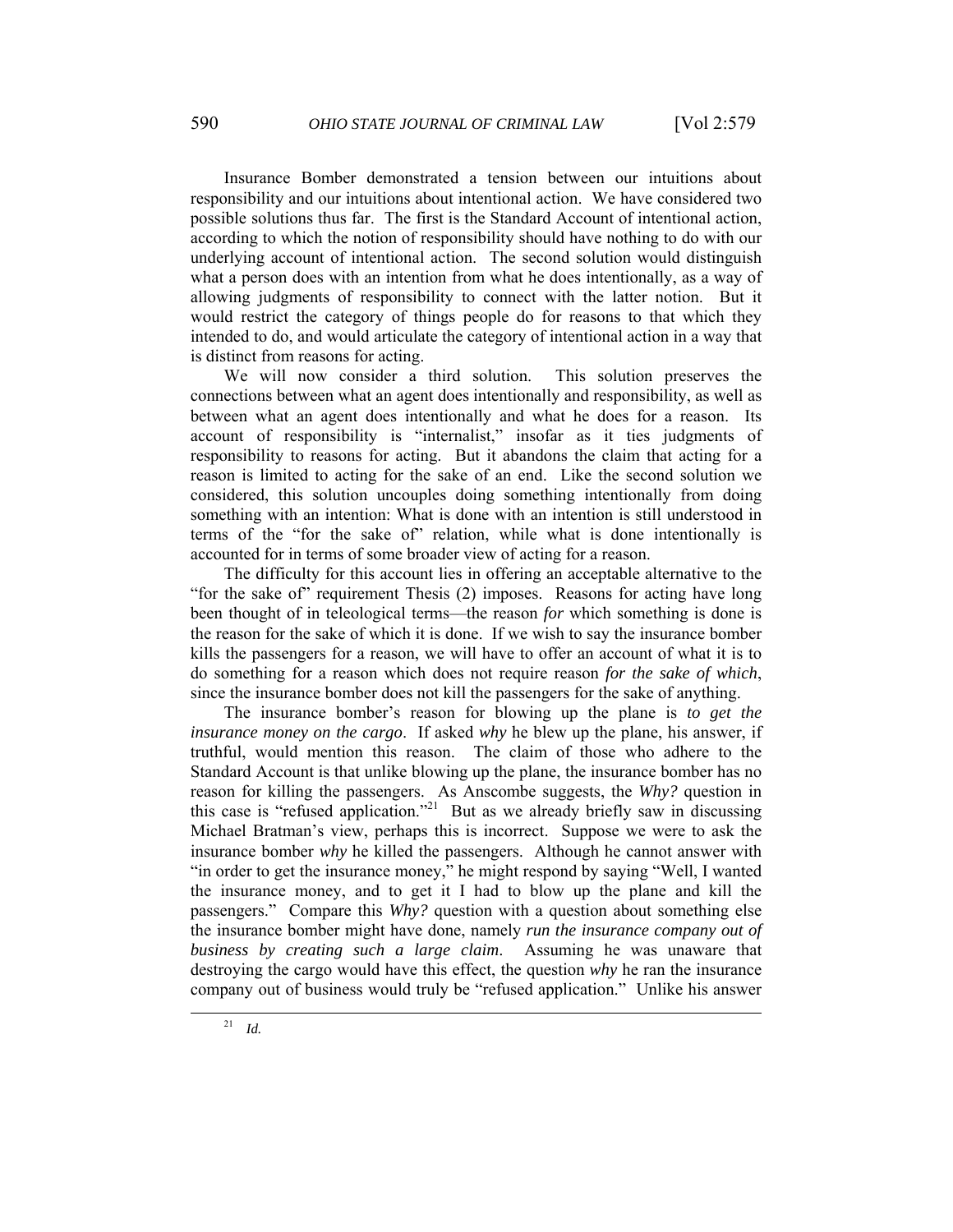to the question why he killed the passengers, the insurance bomber might answer *this* question with an expression of surprise—"Did I do *that*?". This gives us a basis for thinking that the *Why?* question test differentiates foreseen from unforeseen effects of an agent's action.

Recall, however, that a standard philosopher of action, like Hornsby or Davidson, thinks it unnecessary to distinguish foreseen from unforeseen effects in action-theoretic terms. Indeed, they might argue that if we are searching for an action-theoretic concept to which we can tie responsibility, we should look to the category of everything an agent *does*. Davidson suggests as much when he says that "[e]vent causality can spread responsibility for an action to the consequences of the action . . . ."[22](#page-13-0) So instead of seeking to ground responsibility in the narrow class of *things done for a reason*, we might look to the wider category, namely the class of *all things agents do*. On this suggestion, then, the realm of responsible agency would extend past the realm of culpable (or praiseworthy) agency.

The difficulty with this suggestion is that while we previously could not account for responsibility judgments because the class to which they attached was too narrow, we now cannot account for them because the class to which they would attach is too broad, namely the class of all things agents do. Human beings are not responsible for everything of which they are agents in Davidson's sense. We want to be able to say the insurance bomber is responsible for killing the passengers, but not for running the insurance company out of business. But attaching responsibility to causal contribution would not allow us to distinguish the two.

Responsibility seems to occupy a middle category between things agents do for the sake of an end and all things they do. To provide a foundation for judgments of responsibility, we need some way of identifying this middle category in action-theoretic terms. The solution that rejects Thesis (2) in favor of a broader account of acting for a reason achieves this. The second solution we considered, that which rejects Thesis (1), may seem to identify the relevant middle category as well, since it retains the connection between responsibility and what an agent does intentionally. But it is ultimately unhelpful, insofar as it leaves the notion of the intentional itself unaccounted for. It thus fails to supply the internalist foundation we earlier claimed was desirable.

A thoroughly internalist account, by contrast, must explain intentional action in terms of a broad notion of acting for a reason. The category of things for which an agent is responsible is then the category of things done for reasons. In this Part I shall explore the idea that the notion of *choice* might ground an internalist account of the relation between the ends an agent sets for himself and the foreseen effects of his pursuit of those ends. Because foreseen side effects are themselves chosen, an account based on choice will allow us to distinguish *killing the passengers* from *running the insurance company out of business* in the way we have thought desirable. This would allow us to distinguish internal,

<span id="page-13-0"></span> <sup>22</sup> Donald Davidson, *Agency*, *in* ESSAYS ON ACTIONS AND EVENTS 43, 49 (1980).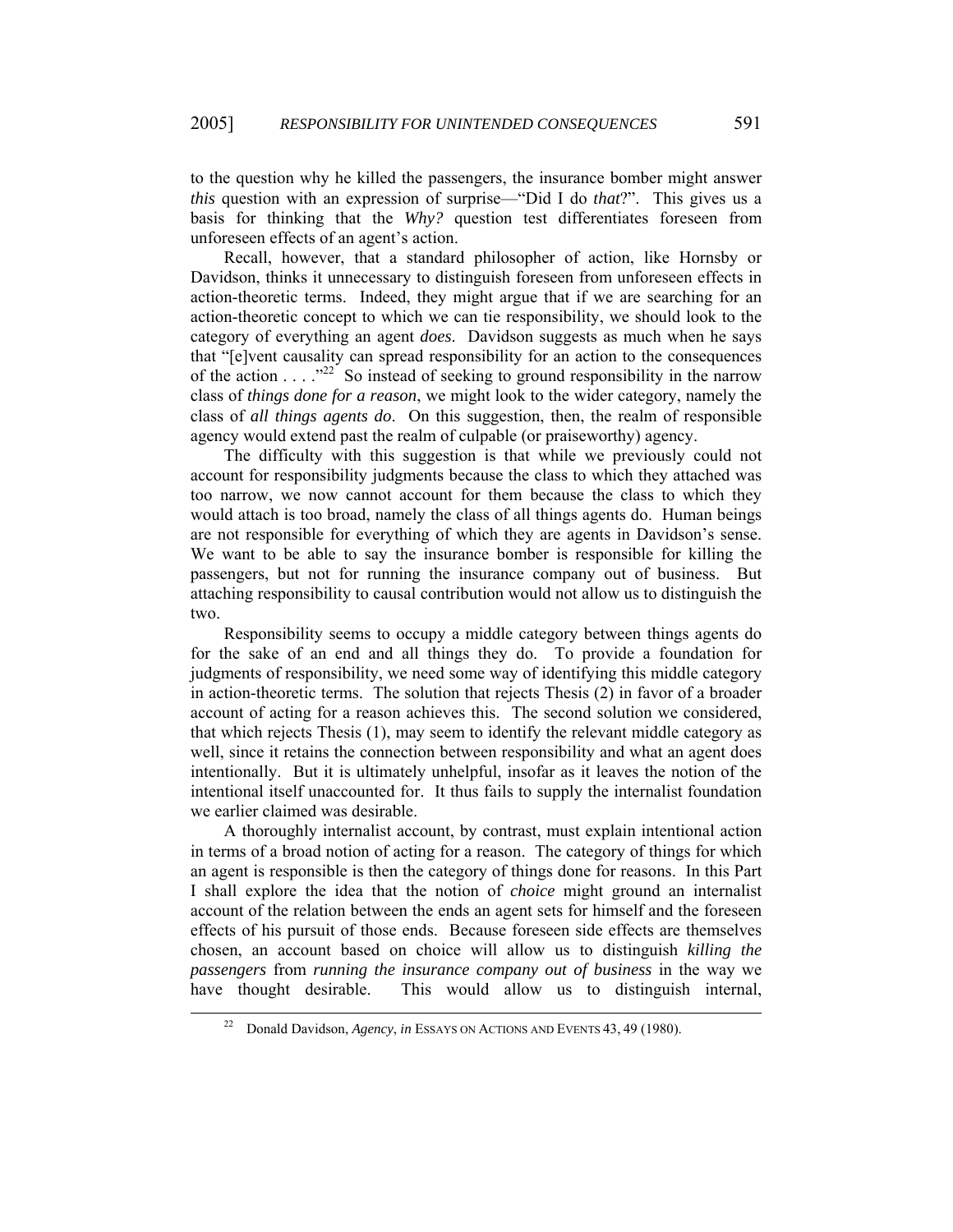intentionalistic explanation from external, non-agentive explanation without limiting this distinction to that between things an agent does for the sake of an end, on the one hand, and everything else he does, on the other.

This solution involves two separate claims:

**Thesis (4)**: If someone φ-s pursuant to a choice to φ, he φ-s *for a reason*.

**Thesis (5)**: If someone foresees that in  $\psi$ -ing he will  $\varphi$ , then in  $\psi$ -ing he chooses to φ.

If Theses (4) and (5) are true, an agent does *for a reason* anything that he does, foreseeing he will do it. Since the insurance bomber foresaw the passengers' deaths, he killed the passengers for a reason, namely that he wanted the insurance money on the cargo. And if an agent does *for a reason* anything he foresees he will do in the course of acting, then he does all such things intentionally. If Thesis (3) is correct, then he is responsible for anything he foresees he will do, and he is not responsible for anything unforeseen in the course of acting. Thus, unlike Bratman, who would exclude a number of foreseen side effects from the ambit of what is done intentionally, I would include all fully foreseen effects. (We will discuss the question of partially foreseen effects in the next Part.) And I would exclude all unforeseen effects from the scope of responsible agency. What, however, is the argument for Theses (4) and (5)?

First consider Thesis (4). Thesis (4) asserts not merely that if an agent chooses to  $\varphi$ , and then  $\varphi$ -s, there is some description of his action under which he φ-s for a reason. This is true, but unhelpful in expanding the concept of acting for a reason. It also asserts that a person who chooses to φ, and actually φ-s, acts for a reason under the description of his action which is his φ-ing. Thus, the thesis asserts that if the insurance bomber chooses to kill the passengers, he kills them *for a reason*, even though he did not particularly desire their deaths. What could make this true?

When an agent chooses to accept a certain consequence of an action he performs, he is in some way endorsing that consequence, at least in relation to his chosen end. That is, the agent could decide to abandon his end when he sees that certain consequences will follow from the means he must adopt to accomplish it. The fact that he continues to pursue the end, given the consequences of doing so, suggests an important connection between the consequences an agent considers in selecting that end and the end itself. The consequences of the agent's action (both side effects and intended effects) thus stand in a certain *relation of value* to one another in the agent's deliberations, by which I mean that there is a value, or set of values, that explains the agent's willingness to do this-for-the-sake-of-that, a background system that relates the thing done as means to the thing aimed at as end.

Only given this background normative system can citing the agent's end explain the thing done: The rational explanatory force of the agent's end stems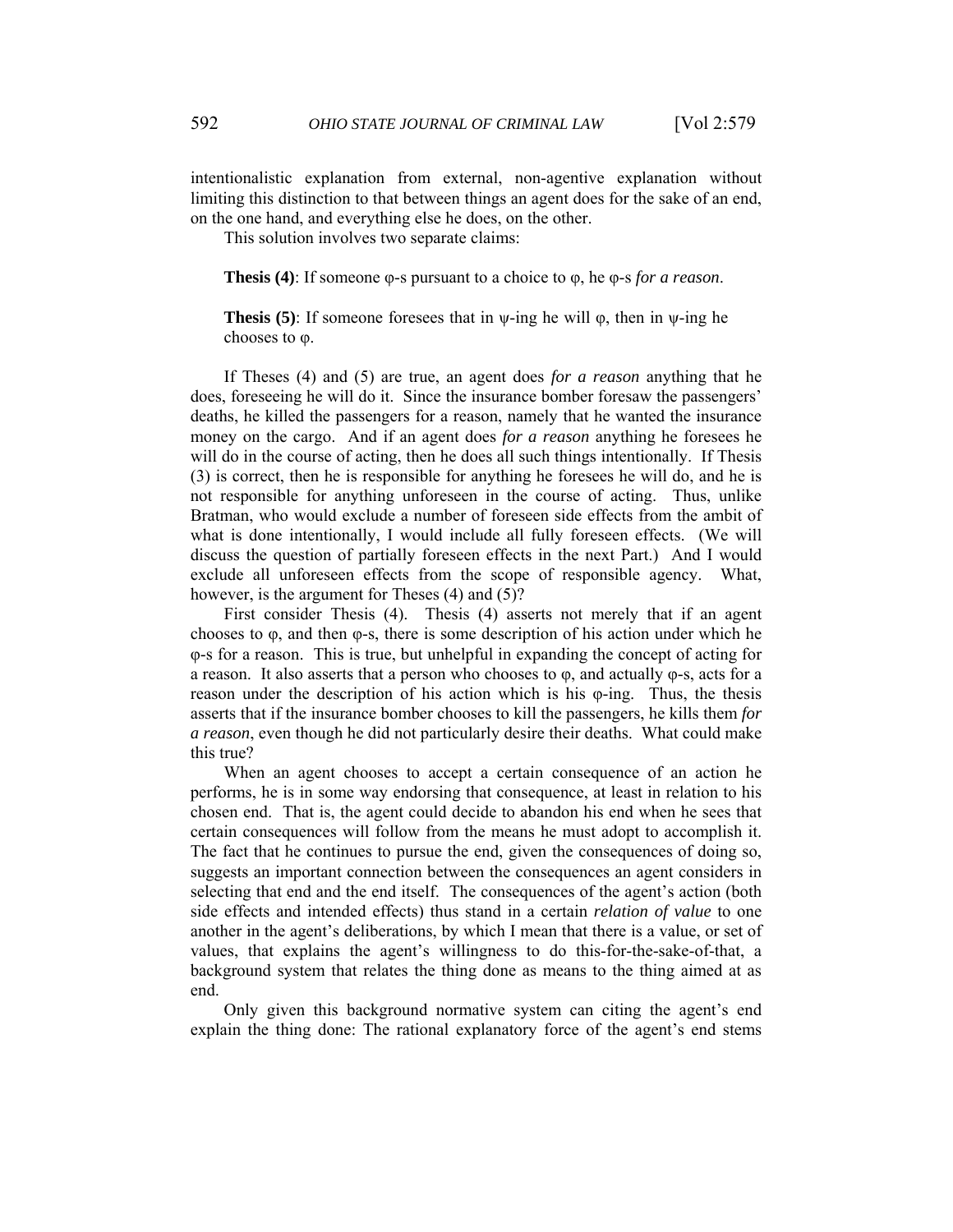from the fact that its relation to the thing done reflects some antecedent value the agent holds. From this it follows that an agent must have actually deliberated upon a consequence of an action in order for us to explain what he did as a product of his reason. It is explanation in light of an agent's reasons that allows us to see the agent as acting *for a reason*, and hence as acting intentionally. In the absence of this reflection, the thing the agent does is accidental from the standpoint of value the agent cannot himself have endorsed it. Deliberation puts the stamp of rational agency on what an agent does.

What, now, about Thesis (5)? This thesis seems to require little argument. The suggestion is simply that an agent exercises choice over the effects of his actions he foresees. An agent need not choose something for its own sake in order to have chosen it. This way of thinking about choice seems to square with our ordinary use of the term. Imagine once again our outrage at the insurance bomber if he insisted that he had "no choice" but to kill the passengers, given that he had the end of destroying the plane. The fact that he could have avoided killing them by abandoning his plan, but chose to continue anyway, seems an adequate basis for saying he chose to kill the passengers. Choice, unlike intention, is nonteleological.

Together, Theses (4) and (5) suggest that an agent can be thought of as performing an action *for a reason* under any description under which it was foreseen by him. An action is intentional under any description under which it is foreseen, and hence it becomes plausible for us to say that an agent is responsible for his action under any description under which it was done intentionally. We can thus retain Theses (1) and (3) and reject Thesis (2). In this way, our account is fully internalist about responsibility.

### VI.

What conclusions can we draw for criminal liability from the foregoing account of responsibility? A defendant who performs a prohibited act or brings about a prohibited result knowingly does so *for a reason*, and hence he does so intentionally. He is thus responsible for it in the descriptive sense we identified in Part II, and can be morally and legally evaluated for his behavior. By contrast, a defendant who is wholly unaware of the prohibited act does not do the prohibited thing for any reason. He is therefore not responsible for the prohibited act or consequence, and cannot be blamed for having done so. It would follow that there should be no criminal liability for negligent violations of a criminal norm.

Now even if one accepts the account I have offered, matters may not be this straightforward. For we have yet to consider cases in between the above two extremes, where the defendant is aware he is running a *risk* of violating a criminal prohibition. If the risk eventuates, does the defendant engage in the prohibited conduct or bring about the prohibited result *for a reason*? He certainly runs the relevant risk for a reason, since he knowingly does *that*. But this does not by itself tell us whether he brings the prohibited conduct or result about for a reason, in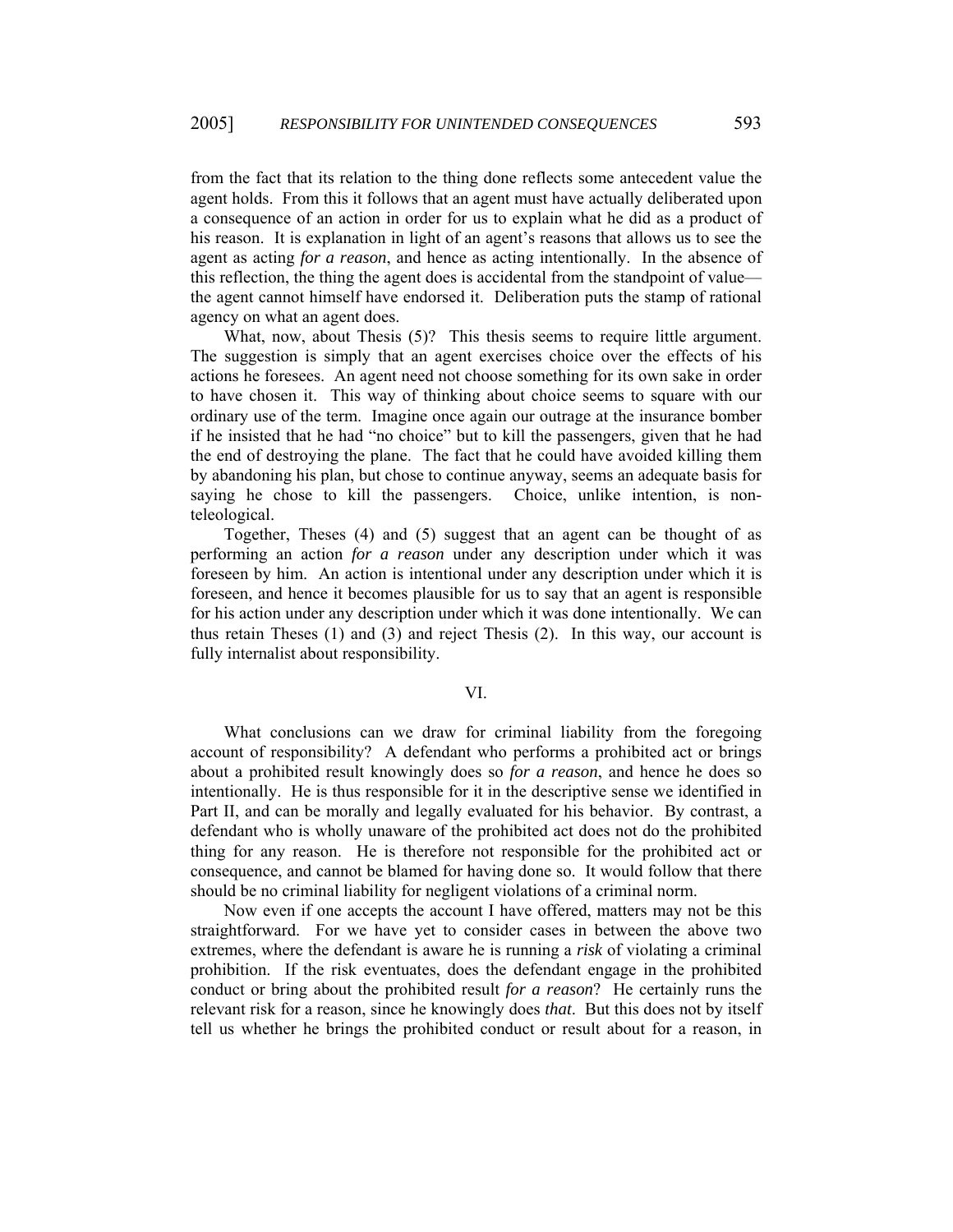virtue of having foreseen that he might bring it about. The account I have offered suggests that he does in cases in which the likelihoods are sufficiently high of his bringing it about, and otherwise not. If he thinks his act is highly likely to result in the death of another, for example, there is little difference between his responsibility in that case and the cases we have been considering in which he is certain to bring about death. At the other extreme, however, if the defendant is aware of a risk that a certain result will occur, but that risk is so minimal as to be almost non-existent, he approaches the agent who did not foresee the risk and is better thought of as not bringing about that result intentionally. He is probably not responsible for it in that case.

To be sure, there will be gray-area cases in the middle. Does a defendant who runs a fifty percent risk of killing someone kill that person intentionally? And if so, what about a slightly smaller or slightly greater risk? The uncertain response of the present account to such cases does not seem to count against it, given that such cases are unsettled both in morality and in law. The important point is that the cases in which we are inclined to treat the agent as responsible for the consequence will be ones in which we are also inclined to think he acted intentionally, whereas the ones in which we judge him not responsible are cases in which we think of his conduct as unintentional.

Notice that this approach to agents who knowingly engage in risky behavior comports with the criminal law's standard definition of recklessness. The Model Penal Code (MPC) defines recklessness as when a person "consciously disregards a substantial and unjustifiable risk" that the prohibited result will occur.<sup>23</sup> By requiring that the risk the defendant perceived be "substantial," the MPC exempts the defendant who brings about a highly unlikely harm from the ambit of recklessness.[24](#page-16-1) The MPC does not indicate what level of likelihood is sufficient to count as "substantial;" a lacuna the Commentaries to the Code specifically endorse by saying that the matter is properly left to the jury's discretion.<sup>25</sup> But if "substantial" is a descriptive, rather than a normative concept, then the MPC's notion of recklessness roughly covers the same territory as the account of responsibility defended here.<sup>[26](#page-16-3)</sup>

An interesting question arises in the case in which the defendant is aware of running a risk, but in which he underestimates the magnitude of the risk. The MPC does not indicate whether the substantiality of the risk should be included

<span id="page-16-1"></span><span id="page-16-0"></span><sup>&</sup>lt;sup>23</sup> MODEL PENAL CODE  $\S$  2.02(c) (1962).

<sup>&</sup>lt;sup>24</sup> Such a defendant would not even be "negligent" under the MPC's definition ( $\S$  2.02(d)), since even the risk involved with negligence must be "substantial." The difference between recklessness and negligence is of course that the risk need not be perceived where the latter is concerned.

<span id="page-16-3"></span><span id="page-16-2"></span><sup>25</sup> MODEL PENAL CODE § 2.02 cmt. at 237 (1985).

<sup>&</sup>lt;sup>26</sup> Peter Arenella has recently argued to me that the MPC's understanding of "substantial" is in fact normative rather than descriptive. And if this is correct, then recklessness as defined under the MPC would not be suited to a descriptive conception of responsibility.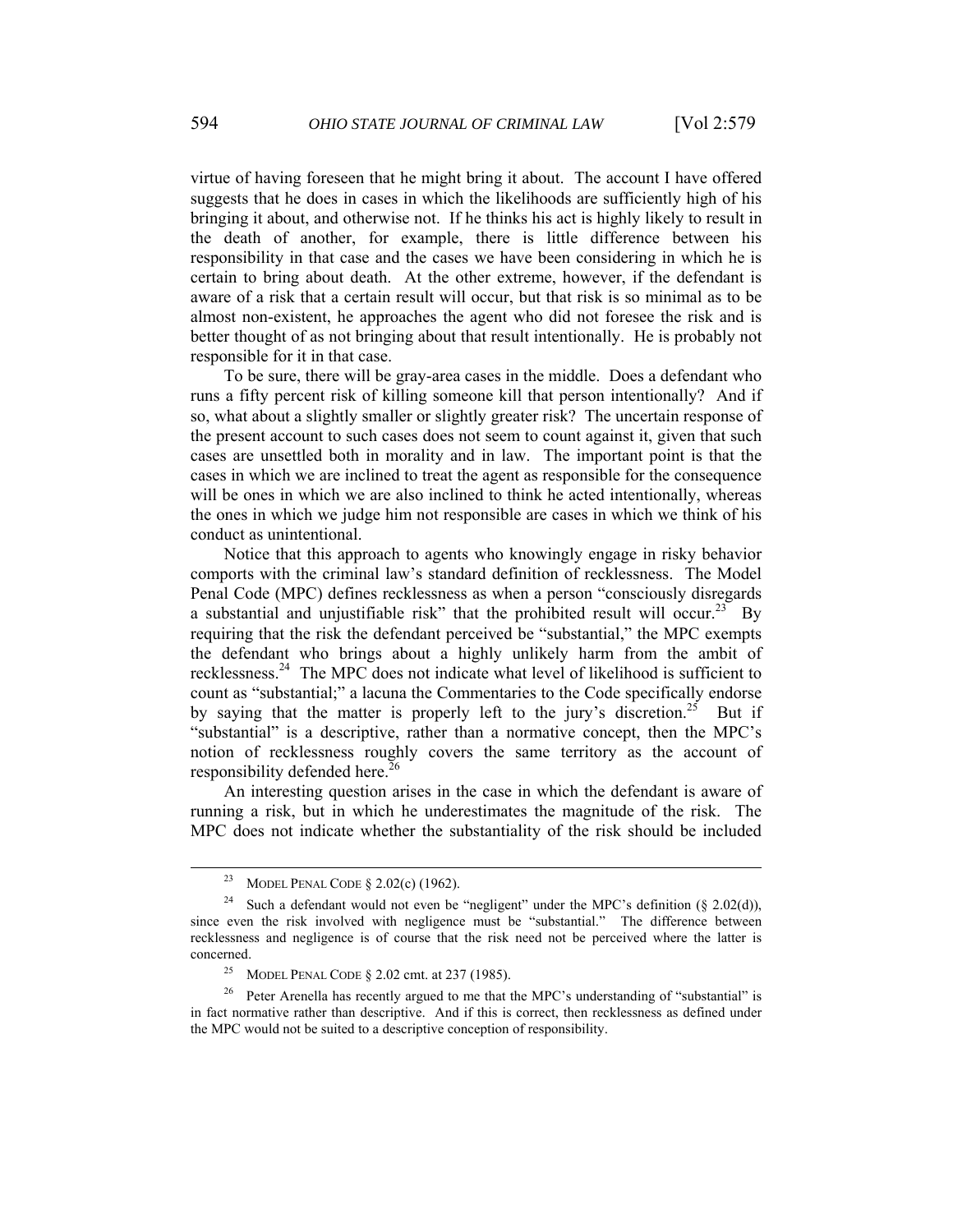within the agent's conscious disregard: Should the defendant be considered reckless as long as he was aware of running a risk, and the risk was substantial and unjustifiable, even if *his* perception of the risk was that it was not substantial? The better account, and one supported by the approach proposed here as well, is that the agent who consciously disregards a substantial risk is responsible for the consequence that eventuates from that risk only if he was aware not only of the risk's existence, but also of its substantiality. The defendant who believes a risk to be considerably smaller than it in fact is, such that he would not be responsible if the risks were as he supposed, would not be responsible for the consequence if it eventuates from the risk. But the reverse is not true. A defendant who thought a risk substantial when it was not would not be responsible for the eventuation of the risk, despite the fact that he believed he was acting in the face of a high likelihood of bringing about the very harm that did occur.<sup>[27](#page-17-0)</sup>

It is worth noting an aspect of the MPC's approach to recklessness with which we might disagree. The MPC builds "justifiability" into the very definition of recklessness. The purpose of this provision is clear: the surgeon who performs a highly risky operation is not reckless, since he runs the risk of bringing about the patient's death justifiably. I believe this is a mistake. It conflicts with the idea of a non-moralized conception of responsibility, according to which responsibility is only the precondition for praising or blaming an agent for something he did. Saying he is not reckless is tantamount to saying he is not responsible for killing the patient. But that seems wrong. The surgeon who performs a highly risky operation is fully responsible for the death of his patient, if such results. But he is not to blame for having killed him, since he has a justification for having done so, namely that the patient stood to benefit from the operation, and consented to its occurrence on that basis. The MPC approach to recklessness builds the justificatory condition into the definition of the mental state, thus confounding prima facie conditions of responsibility with ultimate conditions, in just the way we saw with Hart's account above.

Accounting for responsibility in terms of foresight of harm, as Turner originally proposed, thus gives us a plausible approach to responsibility, an approach that easily generalizes to responsibility judgments in the criminal arena. It also makes sense of several important aspects of existing criminal law doctrine. In particular, it suggests that criminal negligence should be a much disfavored form of liability. It would place criminal negligence in a class of rather marginal doctrines of responsibility, such as complicit and vicarious liability, doctrines for which we have no justification other than their overall utility. But if, as I suggested at the outset, criminal responsibility is simply another form of

<span id="page-17-0"></span><sup>&</sup>lt;sup>27</sup> Such cases are unlikely to arise in practice, particularly as there is a tendency to exaggerate the *ex ante* risks of an unlikely event occurring once it actually does occur. But if the defendant could convincingly show that the risk of which he was aware was in fact minute, he should be treated like the person who commits an attempt: he is only liable for any crime that attaches to believing he is behaving badly. He was not in fact behaving badly.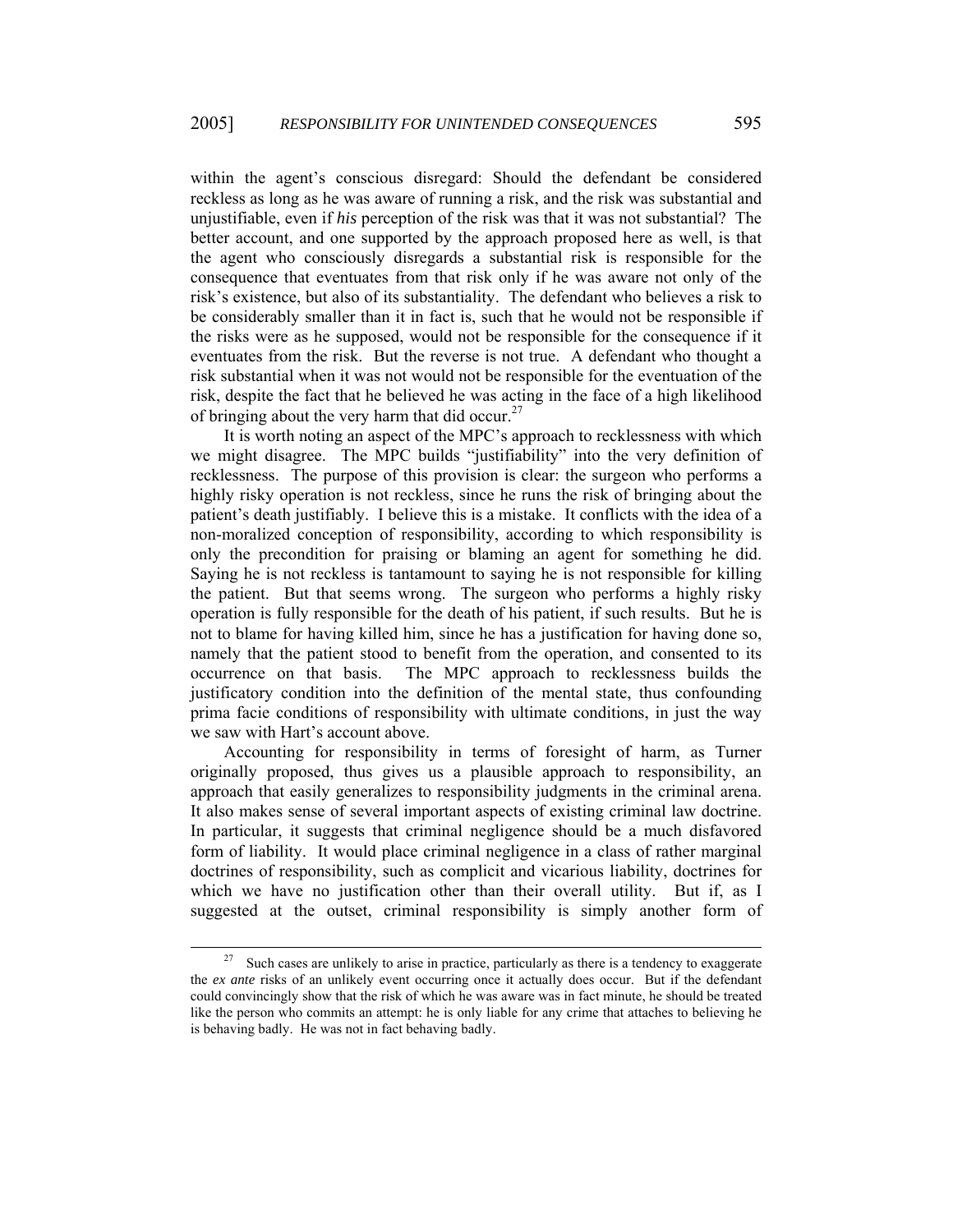responsibility in ordinary morality, consequentialist arguments for its imposition should provide inadequate justification.

### VII.

I shall conclude by considering two important objections to the account I have traced. The first objection is that the descriptive account of responsibility must presuppose some account of causation, since an agent must cause the conduct or result he foresees in order to be responsible for it. But it is commonly thought that the commonsense notion of cause already has the notion of responsibility built into it, and thus the former cannot be used to elucidate the latter. As William Dray has pointed out, if two historians were to debate "whether it was Hitler's invasion of Poland or Chamberlain's pledge to defend it which caused the outbreak of the Second World War," they *must* be discussing who was at fault for the outbreak of the war.[28](#page-18-0) Or consider two cars that collide at an intersection, where one driver had a stop sign and the other a clear right of way. Our judgment that the driver who failed to stop at the sign caused the accident would surely reflect a judgment that the accident was that driver's fault for failing to stop. Otherwise we might as well say the accident was caused by the non-faulty driver's failing to drive just a little bit faster or a little bit slower. Cases such as these have led some authors to conclude that the notion of causation must be preceded by a moral theory, and that we cannot identify *anything* as the cause of anything else non-normatively.<sup>[29](#page-18-1)</sup>

If the above claims about causation were correct, the account I have offered would be problematic. For if the notion of cause is parasitic on that of fault, then "being the cause of" cannot be an ingredient in a purely descriptive account of responsibility. Instead, responsibility must be imputed, since the causal relations on which it depends would themselves be imputed. If this is correct, there is no reason to resist responsibility in the absence of foresight of consequences. For we would have no reason not to "impute" responsibility to agents whose conduct falls below a certain normative standard. The appropriateness of such imputations would be a matter of the purposes we had in making them, as Hart early on suggested. And given that even an agent's unintentional behavior can be influenced or deterred with threat of sanction, punishment for unintentional conduct might suit our purposes.<sup>[30](#page-18-2)</sup>

But one should not infer from the indeterminate nature of causation in *some* cases that causation is indeterminate everywhere. In particular, the central cases of responsibility we might consider display no causal indeterminacy. If I kill you by shooting you, no one would seriously deny that the shooting was the cause of your

<span id="page-18-0"></span>WILLIAM H. DRAY, LAWS AND EXPLANATION IN HISTORY 100 (1957).

<span id="page-18-2"></span><span id="page-18-1"></span><sup>&</sup>lt;sup>29</sup> Arthur Ripstein, *Equality, Luck and Responsibility*, 23 PHIL. & PUB. AFF. 3 (1994).

Indeed, it might turn out to be the case that imputing responsibility in the absence of causation suited our purposes. On this view, there would be no reason to resist such imputations either.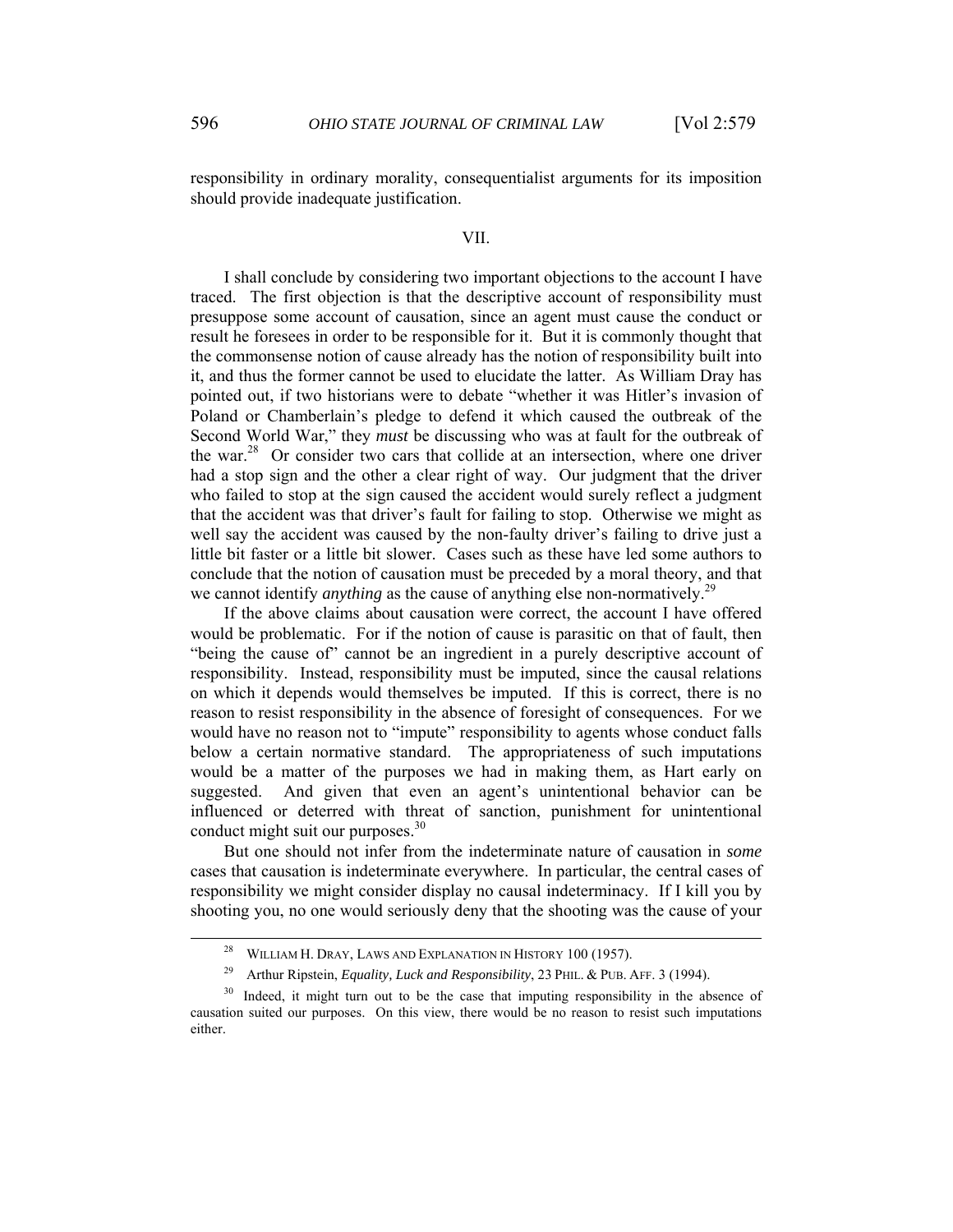death, despite the fact that, like the discussion of Dray's historians, there are other causal *factors* required for my shooting to cause your death. As Joel Feinberg writes, "[e]xplanatory citations single out abnormal interferences with the normal course of events or hitherto unknown missing links in a person's understanding. They are designed simply to remove puzzlement by citing the causal factor that can shed the most light.<sup>531</sup> That we are not presupposing a judgment of culpability when we identify one causal factor as *the* cause is moreover evident from the fact that we can identify causal factors where human agents are not involved: the cause of that tree's falling over can be identified in terms of the "abnormal interference" of high winds. $32$ 

There are, however, two sorts of cases in which the normative account of causation seems particularly difficult to avoid. The first is one in which several causal factors vie for position as overall cause of an event, and there is no clear irregularity that suggests itself as cause. But such cases need not stand as a challenge to the descriptive account of responsibility. For on a descriptive account, it is acceptable to conclude that more than one agent is "responsible" for an occurrence, since this does not entail that more than one agent is to blame. Thus, Chamberlain might be "responsible" for the outbreak of war, along with Hitler, since actions of both contributed causally to that outcome, but one need not therefore conclude that both agents are to blame. If the supposed causal indeterminacy rests on the existence of multiple causal factors, it need not threaten our ability to offer a descriptive account of responsibility, since that account requires only the existence of a causal factor, not necessarily a unique causal relationship.

In this sense, judgments of responsibility are different from judgments of culpability. If we are asking who was to *blame* for a certain occurrence, we are normally asking for a unique identification, or at any rate, if more than one person was to blame, each must independently satisfy the moral criteria for blameworthiness. But where non-normative responsibility is concerned, it is not objectionable to ascribe partial responsibility to each causal factor, tailoring responsibility to degree of causal contribution. This common-sense approach to causation is only possible once responsibility is uncoupled from blame.

The second sort of case in which the normative approach may seem inevitable is one in which there is a clear irregularity to use as a basis for choosing among

<span id="page-19-0"></span> <sup>31</sup> Feinberg calls this "the lantern criterion" for causation. Joel Feinberg, *Sua Culpa*, *in* DOING AND DESERVING: ESSAYS IN THE THEORY OF RESPONSIBILITY 204 (1970).

<span id="page-19-1"></span> $32$  Feinberg's proposal is subject to the objection that there are many instances in which we can inquire into the causes of ordinary events. Thus, we can ask what causes the tides, or the earth to turn, or the sky to appear red at sunset, even though these are the most ordinary of events. But we might distinguish here between events generally and particular events. Feinberg's suggestion seems correct as applied to the latter. Thus, we cannot easily ask what made the sky appear red at the end of the day *today*, unless it was unusually red, i.e., displayed an irregularity. The question otherwise can only be a request for an explanation of sunsets generally, and it is here that Feinberg's suggestion seems less helpful.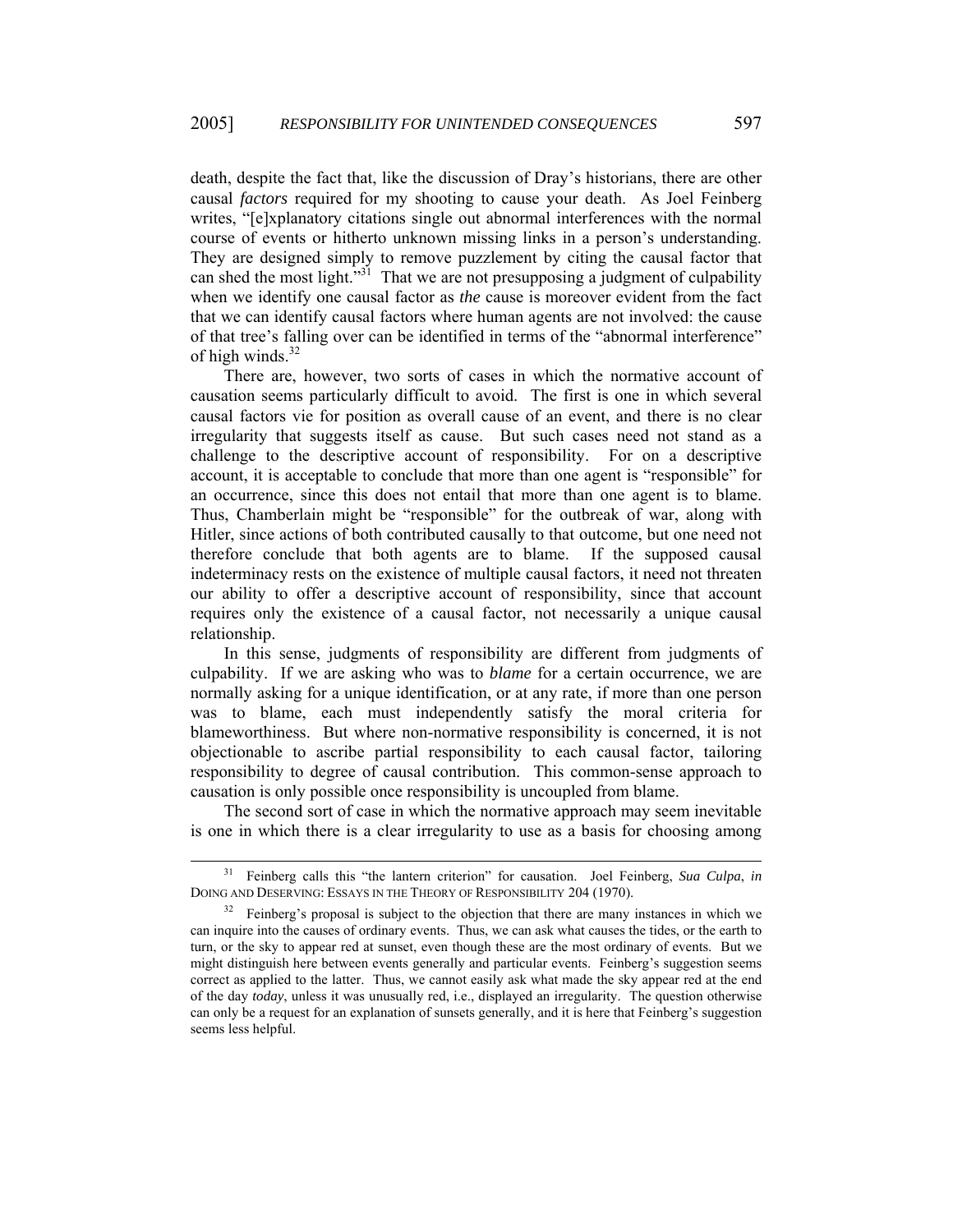causal factors, but in which the irregularity can only be identified normatively. It is this way with omissions, as in the case of the driver who failed to stop at the stop sign. While these cases seem more challenging for the descriptive approach to responsibility, the following answer suggests itself. One need not infer from the fact that the irregularity is normatively identified that the causal relation is *itself* a normative one. That is, the law establishes a duty to stop at stop signs, in light of which other drivers come to have both a (normative) right to rely on the observance of this duty and a (descriptive) expectation that drivers will stop at stop signs. Where a driver fails to stop at a stop sign, the expected regularity is not present, and the breach of regularity can be identified as the cause of the resulting accident. That we can identify the driver who fails to stop at the sign as the cause of the accident without relying on a judgment of fault can be seen by considering the justified omission, namely the man who is driving his wife in labor to the hospital. We can still identify the failure to stop at the stop sign as the cause of the accident, even though the defendant has a justification for failing to stop and hence is not at fault. And this shows that the notion of cause can provide an independent element in a conception of responsibility, even where omissions are concerned.

A second objection to the account I have offered concerns my assumption that criminal responsibility mirrors our responsibility practices in ordinary morality. Given that individuals are sometimes held criminally liable for harm they did not foresee, and even sometimes for harm they did not cause, why do I think that criminal responsibility mirrors moral responsibility? Corporate responsibility and vicarious liability might further support one's suspicion that the criminal law is just a series of conventions, united under a single institution. The institution of criminal justice presumably is meant to satisfy some set of social purposes, just as the various institutions of tort law serve distinct social goals. On this view, the only constraint on forms of responsibility-ascription should be the contribution they make to the relevant institution's goals.

While the foregoing would constitute a perfectly coherent view of the criminal law, I do not believe it is our view. It is true that there are isolated instances in which criminal responsibility is merely "imputed" without regard for the underlying "facts" about responsible agency, but most rules of criminal liability nevertheless track our moral practices quite closely. At the very least, the core prohibitory norms of the special part, those based on common law crimes, are rules of moral disapprobation. And while there are many more recent regulatory offenses that cannot be readily intuited from our moral practices in the way that the common law crimes can, most of these are reasonable extensions of common law crimes. Those that are not might be questioned.

To be sure, we could conceive the criminal law along different, more utilitarian lines. We could regard criminal law exclusively as an instrument for social control, and treat the rules of criminal liability as a list of prices meant to discourage inefficient behavior. But, as many theorists have noted, the institution